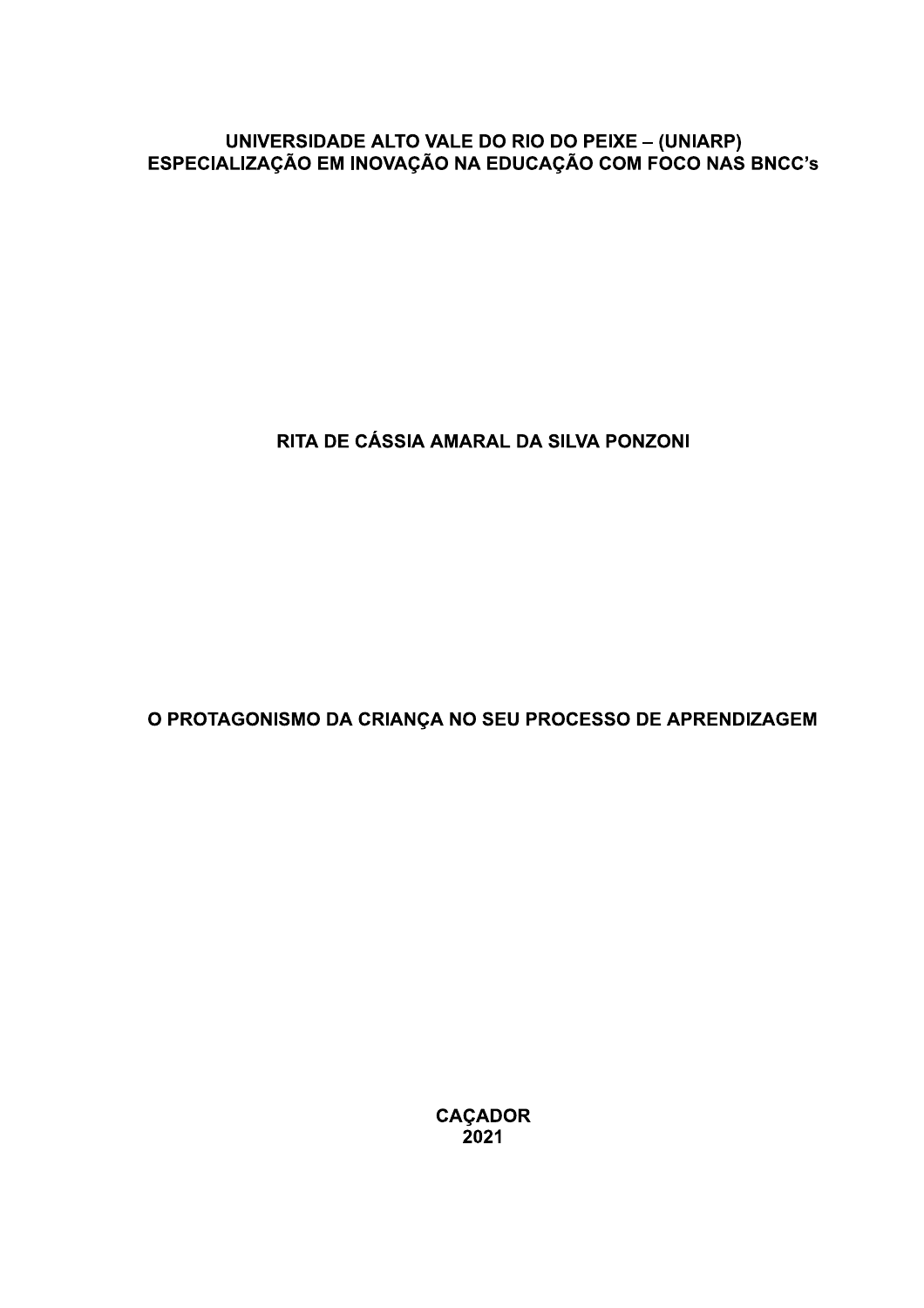# RITA DE CÁSSIA AMARAL DA SILVA PONZONI

# O PROTAGONISMO DA CRIANÇA NO SEU PROCESSO DE APRENDIZAGEM

Trabalho de Conclusão de Curso apresentado como exigência para obtenção do título de especialista, do Curso de Pós Graduação Lato Sensu Inovação na Educação com Foco nas BNCC's, da Universidade Alto Vale do Rio do Peixe - UNIARP.

Orientadora: Dra. Thatijanne Santos Gonzaga de Carvalho Garcia

**CAÇADOR** 2021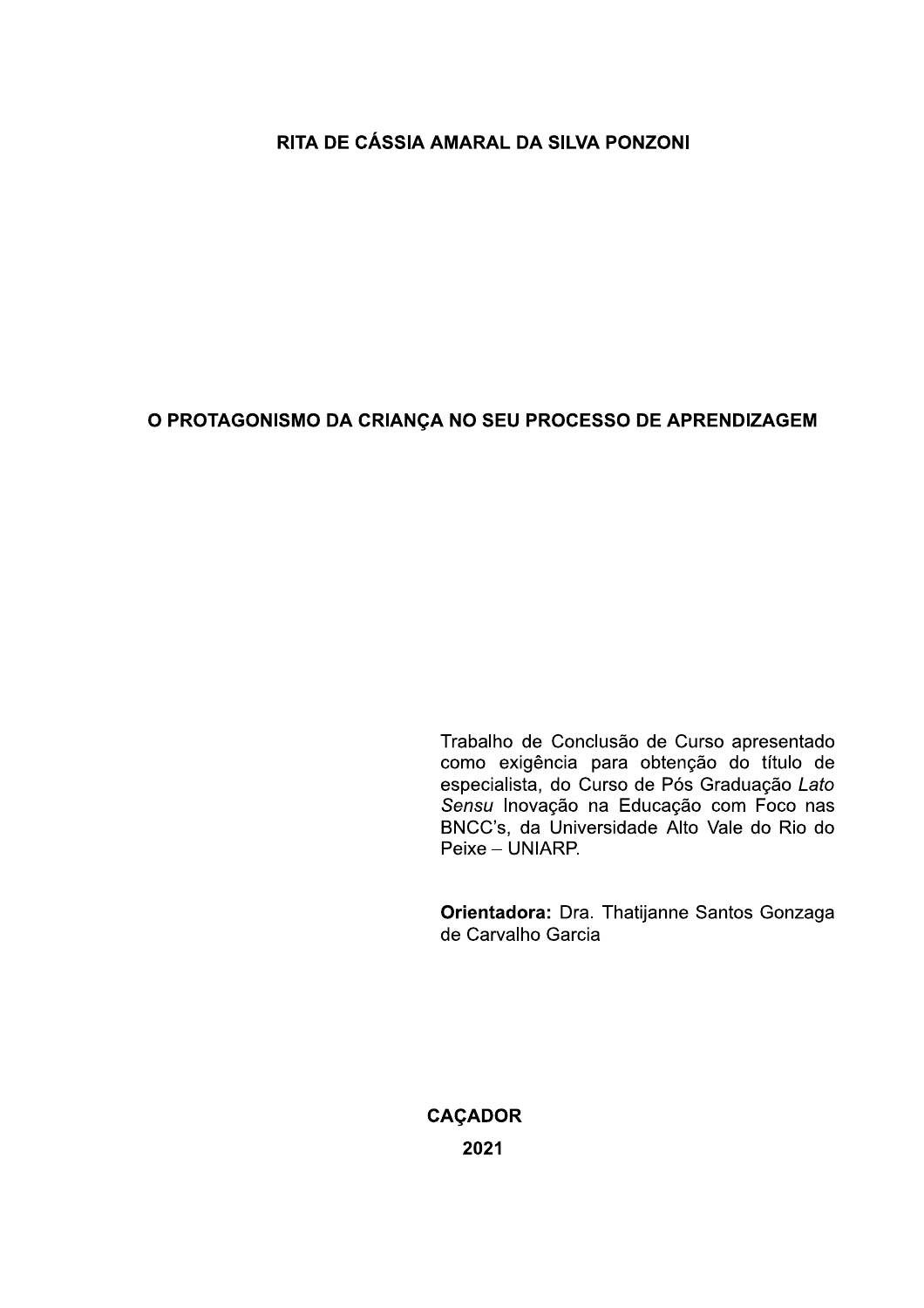Esta monografia é dedicada às pois crianças, sem seu simbolismo mundo, a  $no$ alegria seria nula.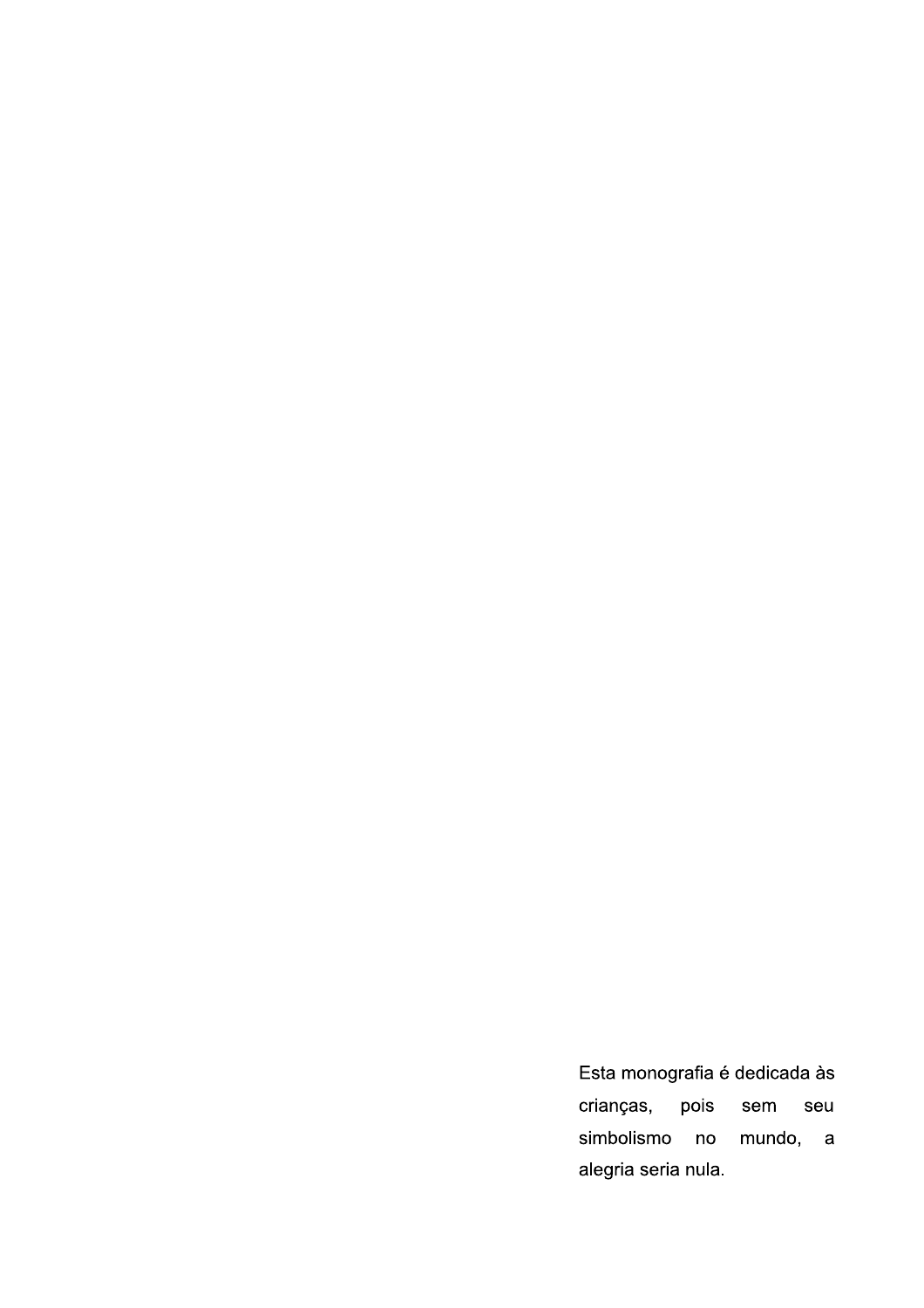#### **AGRADECIMENTOS**

Primeiramente ao Grandioso Ser, Deus, o qual nos propiciou a entrada nesta pós graduação, iluminando nas horas difíceis e dando força para prosseguir nesta caminhada.

Às minhas filhas que compreenderam minhas faltas e me encorajaram para ir em busca de transformação do contexto educacional.

Ao meu esposo que me estimulou durante todo o processo e compreendeu minha ausência pelo tempo dedicado aos estudos.

Aos professores e colegas em especial minha colega Marcela e a minha orientadora que contribuíram em relação ao nosso aprendizado, com ensinamentos importantes para a realização deste trabalho.

#### **MUITO OBRIGADA!**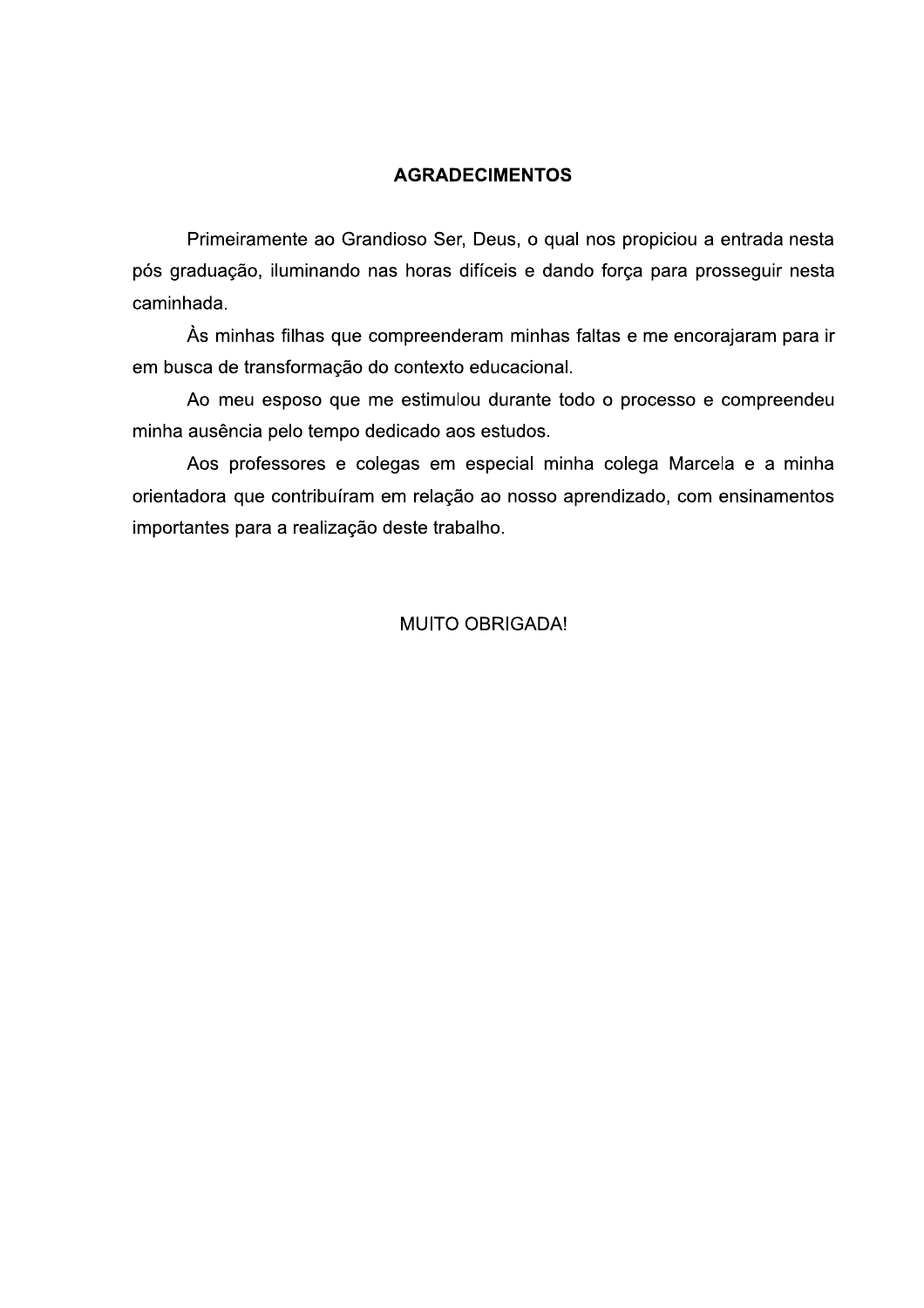$\overline{A}$ educação das crianças, [...] uma educação que dê valor à ajuda mútua e não ao individualismo, que desenvolva o espírito crítico e a criatividade, e não a passividade Freire (1989, p. 49).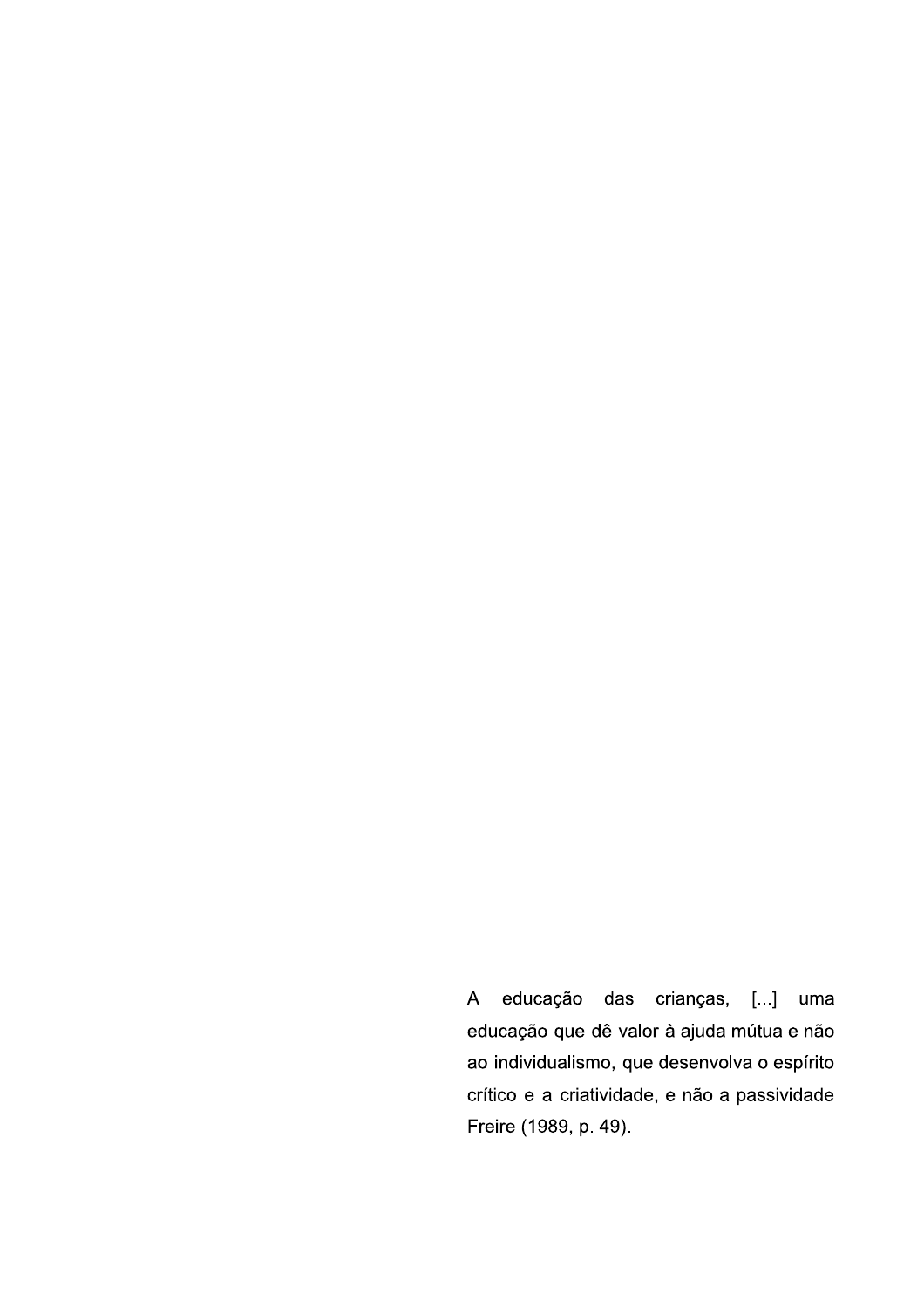#### **RESUMO**

Mudanças na legislação ocorridas na última década impactaram a provisão de Educação Infantil (EI). Surgindo as pesquisas voltadas à infância e à EI, destaca-se a necessidade e a pertinência da participação ativa das crianças em seu protagonismo na aprendizagem, tanto nos estudos, como nos demais modos sociais aos quais esse sujeito histórico e social está inserido. Logo, o contexto escolar é concebido como espaço de múltiplas culturas essenciais na formação das crianças, sendo lugar de interações e aprendizados, dessa forma, cabe ao educador elaborar intervenções pedagógicas e espaços que considerem os seus direitos de participação em benefício da qualidade pedagógica na primeira infância. Nessa perspectiva, a presente monografia teve como objetivo compreender de que forma se constitui o protagonismo das crianças bem pequenas nas práticas escolares, durante a primeira etapa da Educação Básica. Especialmente, buscou balizar as possibilidades para a autoria infantil e o lugar dos infantes no planejamento das práticas educativas como mediador do conhecimento. possibilitando  $\mathbf{e}$ potencializando as interações em espaços formais de educação. A metodologia está ancorada nos preceitos da pesquisa qualitativa de orientação sócio histórica, compreendida a partir das concepções Loris Malaguzzi, Vygotsky Paulo Freire e documentos que asseguram a relação dialógica entre os sujeitos e as linguagens infantis. A Educação Infantil é uma percurso cheio de desafios, onde os participantes deste processo constroem laços afetivos positivos que facilitam a sua interação, gerando assim conhecimento. É importante que os docentes compreendam as "cem linguagens", utilizando a Base Nacional Comum Curricular (BNCC) como documento norteador das práticas pedagógicas, contemplando os seis direitos de aprendizagem e desenvolvimento: conviver, brincar, participar, explorar, expressar e conhecer-se. Dessa forma, novos caminhos serão descobertos para que de fato as possibilidades de autonomia sejam criadas para os educandos, promovendo progressos pessoais, sociais e construindo um ser que se desenvolva integralmente.

Palavras-chave: Primeira infância. Participação. Aluno. Práticas Escolares.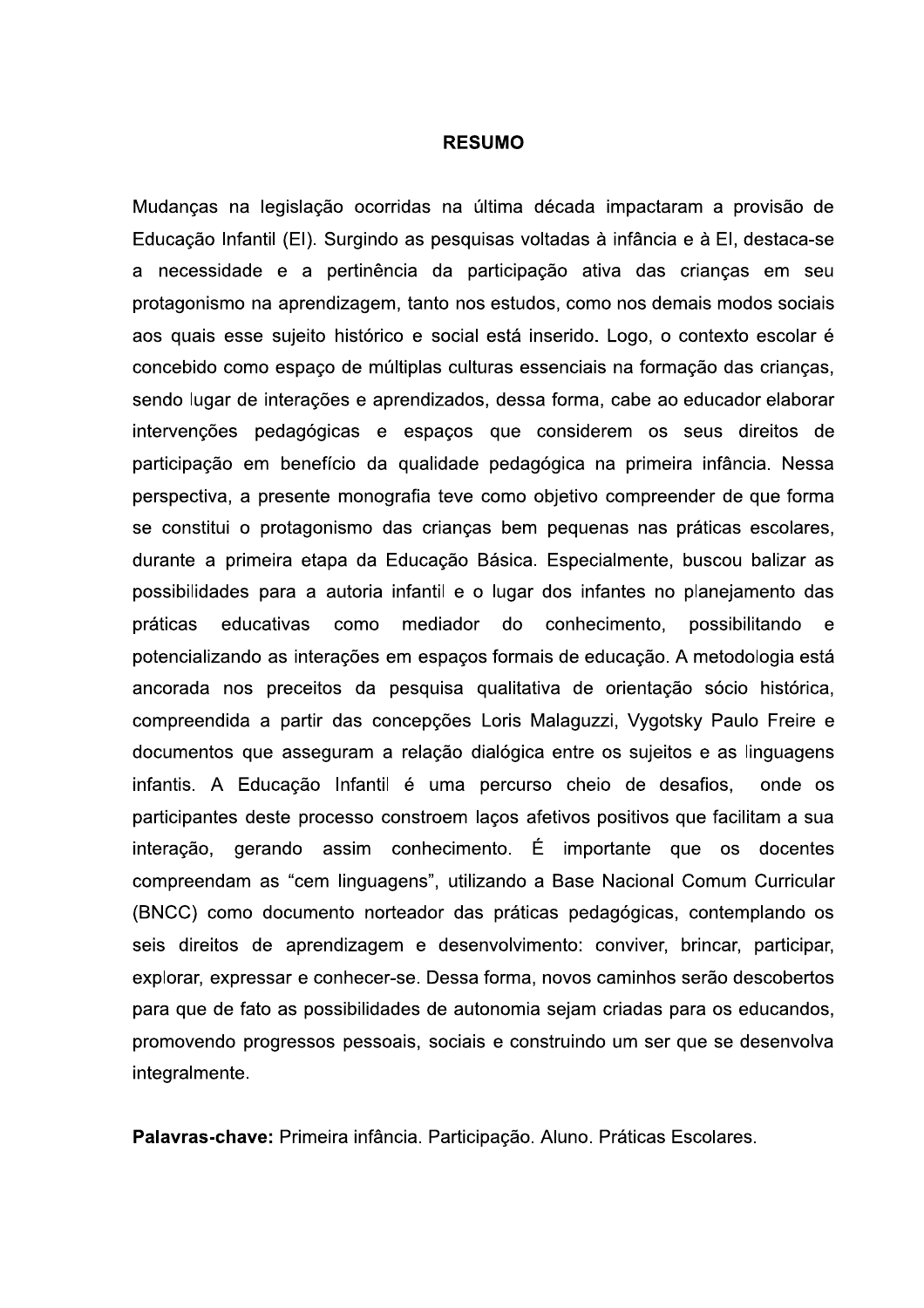#### **ABSTRACT**

Changes in legislation over the past decade have impacted the provision of Early Childhood Education (EI). When research focused on childhood and EI emerges, the need and relevance of the active participation of children in their protagonism in learning is highlighted, both in studies and in other social modes to which this historical and social subject is inserted. Therefore, the school context is conceived as a space of multiple essential cultures in the education of children, being a place for interactions and learning, thus, it is up to the educator to develop pedagogical interventions and spaces that consider their participation rights in favor of the pedagogical quality in the first In this perspective, the present monograph aimed to understand how the role of very young children in school practices is constituted during the first stage of Basic Education, in particular, it sought to mark out the possibilities for children's authorship and the place of infants in childhood, planning of educational practices as a mediator of knowledge, enabling and enhancing using interactions in formal education spaces. The methodology is anchored in the precepts of qualitative research of socio-Vygotsky, historical orientation, understood from the conceptions of Loris Malaguzzi, Vygotsky, Paulo Freire and documents that ensure the dialogical relationship between subjects and children's languages. Early childhood education is a path full of challenges, where the participants in this process build positive affective bonds that facilitate their interaction, thus generating knowledge. It is important that teachers understand the "one hundred languages", using the National Common Curricular Base (BNCC) as a quiding document for pedagogical practices, covering the six rights of learning and development: living, playing, participating, exploring, expressing and knowing oneself. In this way, new paths will be discovered so that in fact the possibilities of autonomy are created for the students, promoting personal and social progress and building a being that fully develops.

Keywords: Early childhood. Participation. Student. School Practices.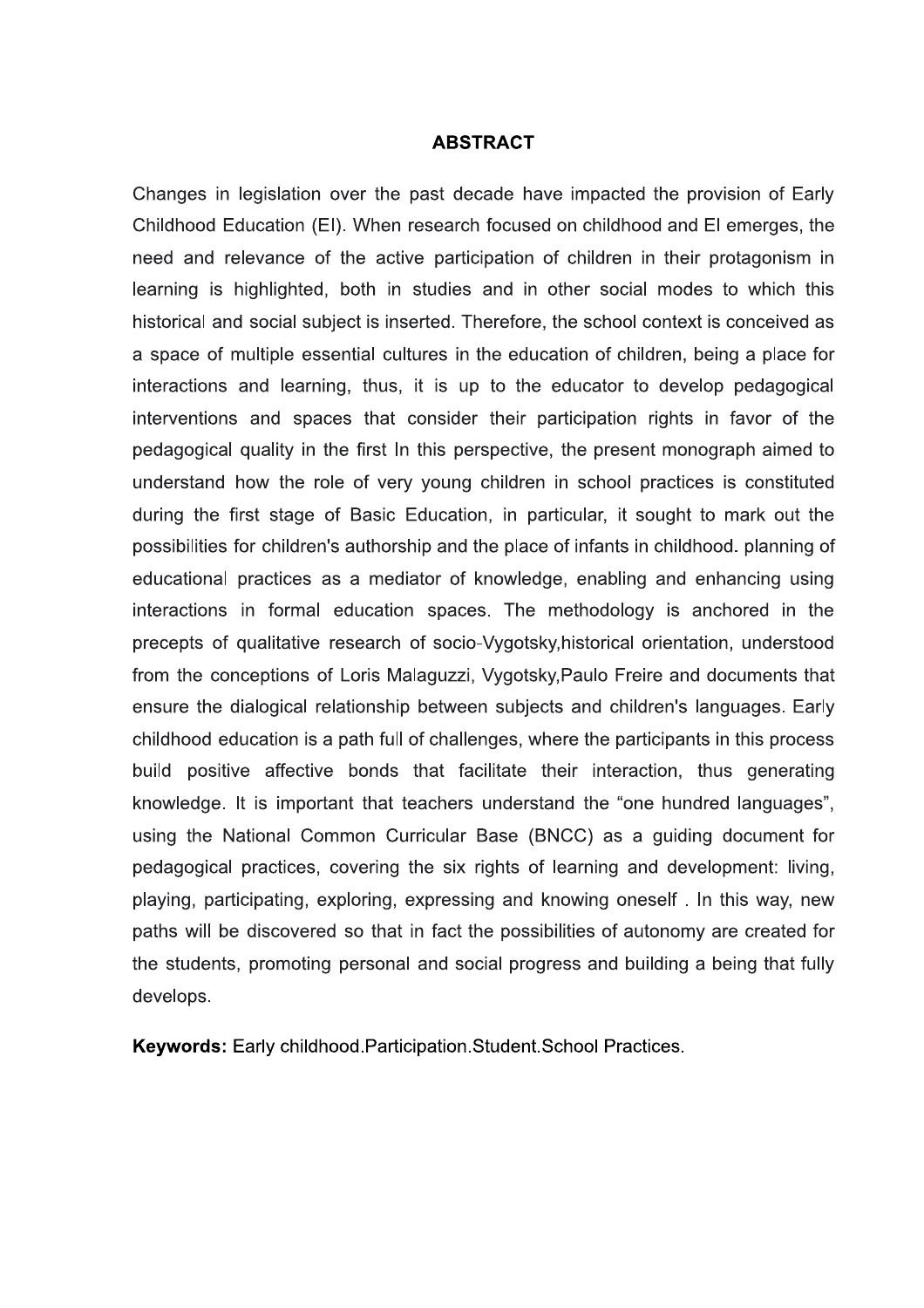# **LISTA DE ABREVIATURAS E SIGLAS**

**BNCC - Base Nacional Comum Curricular** 

CF - Constituição Federal

**CONED - Congresso Nacional de Educação** 

DCNEI - Diretrizes Curriculares Nacionais para Educação Infantil

ECA - Estatuto da Criança e do Adolescente

El - Educação Infantil

MEC - Ministério da Educação e do Desporto.

PNE - Plano Nacional de Educação

RCNEI - Referencial Curricular Nacional para Educação Infantil

UNESCO - Organização das Nações Unidas para Educação, Ciência e Cultura

**UNDIME -** União Nacional dos Dirigentes Municipais de Educação

**UNIARP-** Universidade Alto Vale do Rio do Peixe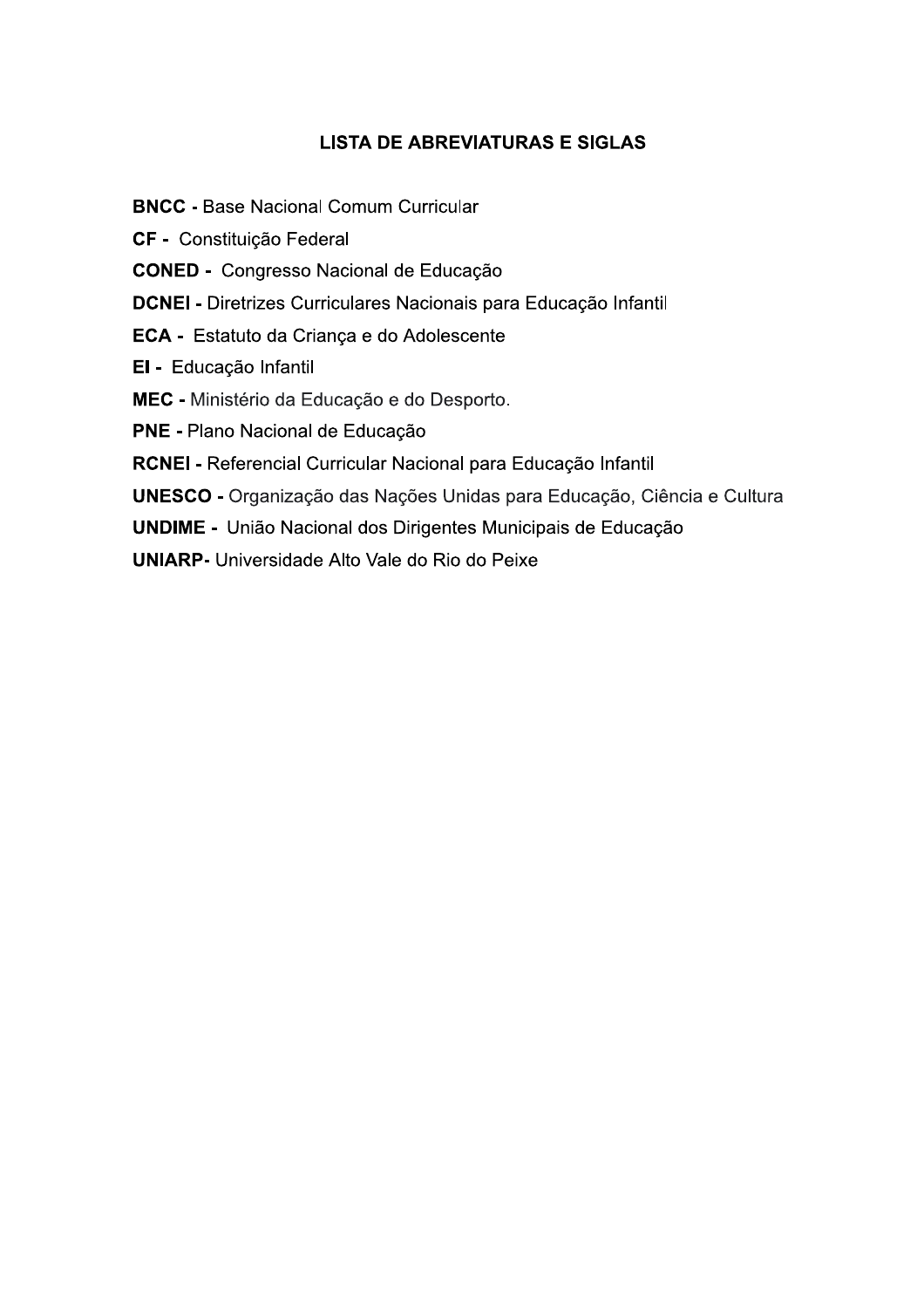# **SUMÁRIO**

| 2.2 GÊNEROS TEXTUAIS COMO LINGUAGEM NA EDUCAÇÃO INFANTIL  18 |  |
|--------------------------------------------------------------|--|
|                                                              |  |
|                                                              |  |
|                                                              |  |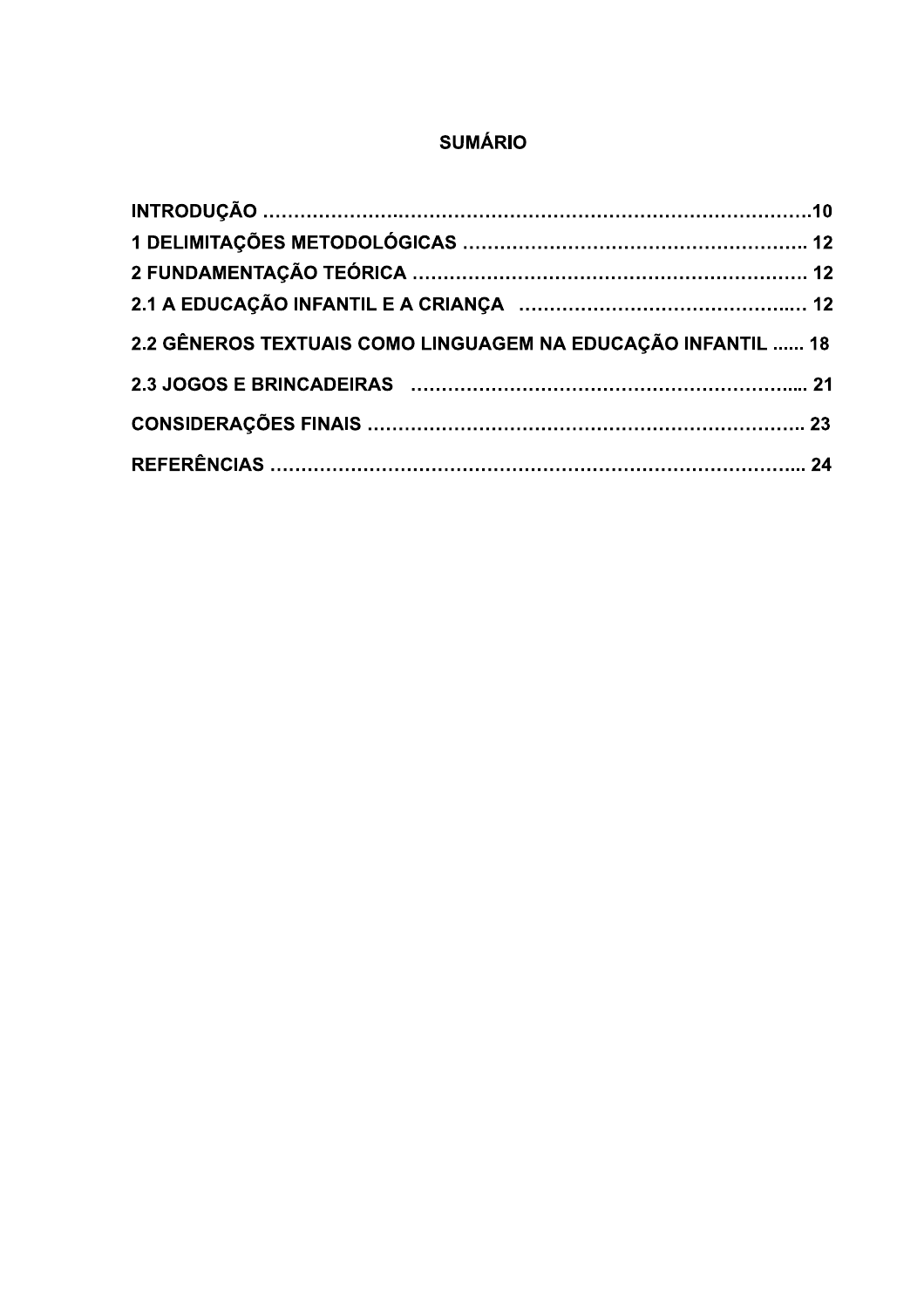#### **INTRODUÇÃO**

O tema aqui inserido é fruto de discussões sobre o protagonismo da criança em seu processo de aprendizagem, sendo o foco deste trabalho baseado na Educação Infantil, primeira etapa da Educação Básica. Tais debates realizados durante o período da Pós-graduação Latu Sensu em Inovação na Educação com Foco na BNCC (UNIEDU), na Universidade Alto Vale do Rio do Peixe (UNIARP) alavancaram uma busca mais aprofundada sobre o tema.

É oportuno dizer que vivenciamos experiências grandiosas compreendendo um pouco mais da Base Nacional Comum Curricular (BNCC), a qual é um documento de caráter normativo que define o conjunto orgânico e progressivo de aprendizagens essenciais. Esse documento busca assegurar que todos os estudantes atinjam com êxito, dez competências ao final das três etapas da Educação Básica.

Como já mencionado acima, as crianças pequenas e bem pequenas constituem o eixo da pesquisa que por muito tempo referiu-se como alguém sem conhecimentos em suas relações ou em suas interações. Observa-se também que no início das transformações escolares, já com certa ajuda governamental nas chamadas creches e pré-escolas, o educador dispunha apenas a função de cuidar dos alunos. Porém, com as transformações sociais houve a necessidade de mudanças nesse contexto, e consequentemente a Educação Infantil (EI) passou a incumbência de cuidar e educar. Para a BNCC (BRASIL, 2018, p, 37), "[...] nas últimas décadas, vem se consolidando, na Educação Infantil, a concepção que vincula educar e cuidar, entendendo o cuidado como algo indissociável do processo educativo".

As Diretrizes Curriculares Nacionais da Educação Infantil (DCNEI) define criança como (BRASIL, 2010):

> Sujeito histórico e de direitos, que, nas interações, relações e práticas cotidianas que vivencia, constrói sua identidade pessoal e coletiva, brinca, imagina, fantasia, deseja, aprende, observa, experimenta, narra, questiona e constrói sentidos sobre a natureza a sociedade, produzindo cultura (BRASIL, 2010, p. 12).

Nesta perspectiva sociocultural onde o estudante é percebido pela interação com seus pares em suas inúmeras vivências diárias, sabendo que a escola é lugar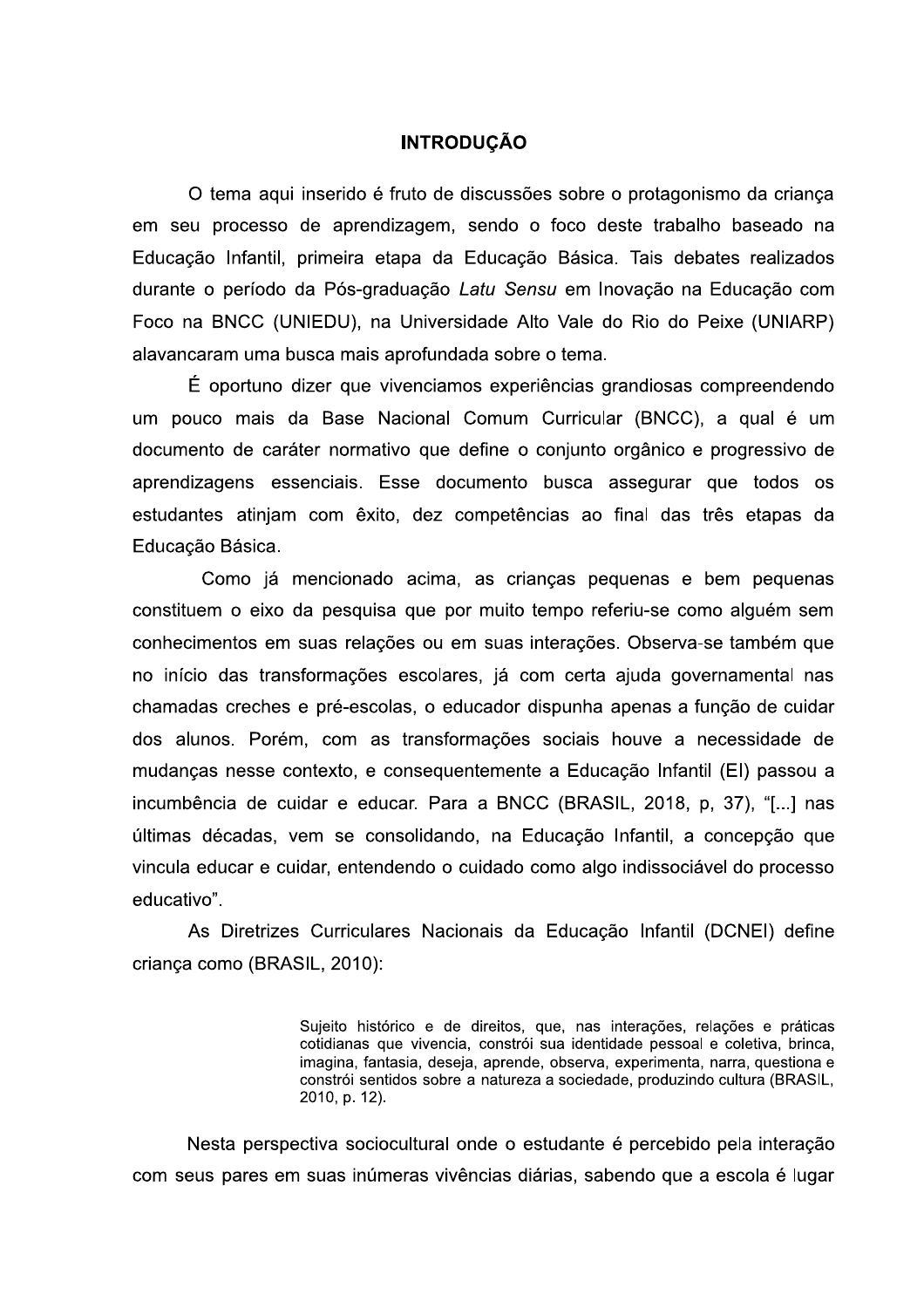de múltiplas culturas e que o mundo integralizado faz parte do dia-a-dia das famílias, cabe ao educador construir com os educandos saberes e conhecimentos que realmente façam sentido, balizados na realidade em que vive cada aluno, não desperdicando suas culturas e seus conhecimentos já adquiridos. Para Freire  $(2013):$ 

> A questão da identidade cultural, de que fazem parte a dimensão individual e a de classe dos educandos, cujo respeito é absolutamente fundamental na prática educativa progressista, é problema que não pode ser desprezado. Tem que ver diretamente com a assunção de nós por nós mesmos. É isto que o puro treinamento do professor não faz. perdendo-se e perdendo-o na estreita e pragmática do processo (FREIRE, 2013, p. 42).

Ao longo dos anos a Educação Infantil testemunhou muitas transformações, sendo uma delas a visão do educando como agente de sua própria aprendizagem. Tendo conhecimento de todas essas transformações, este trabalho tem a seguinte problemática: De que forma o profissional da Educação Infantil pode colaborar para o protagonismo das criancas em sua prática pedagógica?. Para contextualizar essa questão, Oliveira (1997) discorre que:

> O professor tem papel explícito de interferir na zona de desenvolvimento proximal dos alunos, provocando os avancos que não ocorriam espontaneamente. O único bom ensino, afirma Vygotsky, é aquele que se adianta ao desenvolvimento. Os procedimentos regulares que ocorrem na escola - demonstração, assistência, fornecimentos de pistas, instruções são fundamentais na promoção do "bom ensino". Isto é, a criança não tem condições de percorrer sozinhos o caminho do aprendizado. A intervenção de outras pessoas - que, no caso específico da escola, são os professores e as demais crianças é fundamental para a promoção do desenvolvimento do indivíduo (OLIVEIRA, 1997, p. 62).

Sendo assim, o objetivo desta pesquisa foi analisar e potencializar as competências da Educação Básica através do novo olhar do educador em relação ao educando como o personagem principal de seu conhecimento, embasados em estudiosos como Paulo Freire, Vygotsky, Loris Malaguzzi, construindo uma reflexão acerca das possibilidades de criação e de transformação das relações estabelecidas no espaço escolar através da ação pedagógica.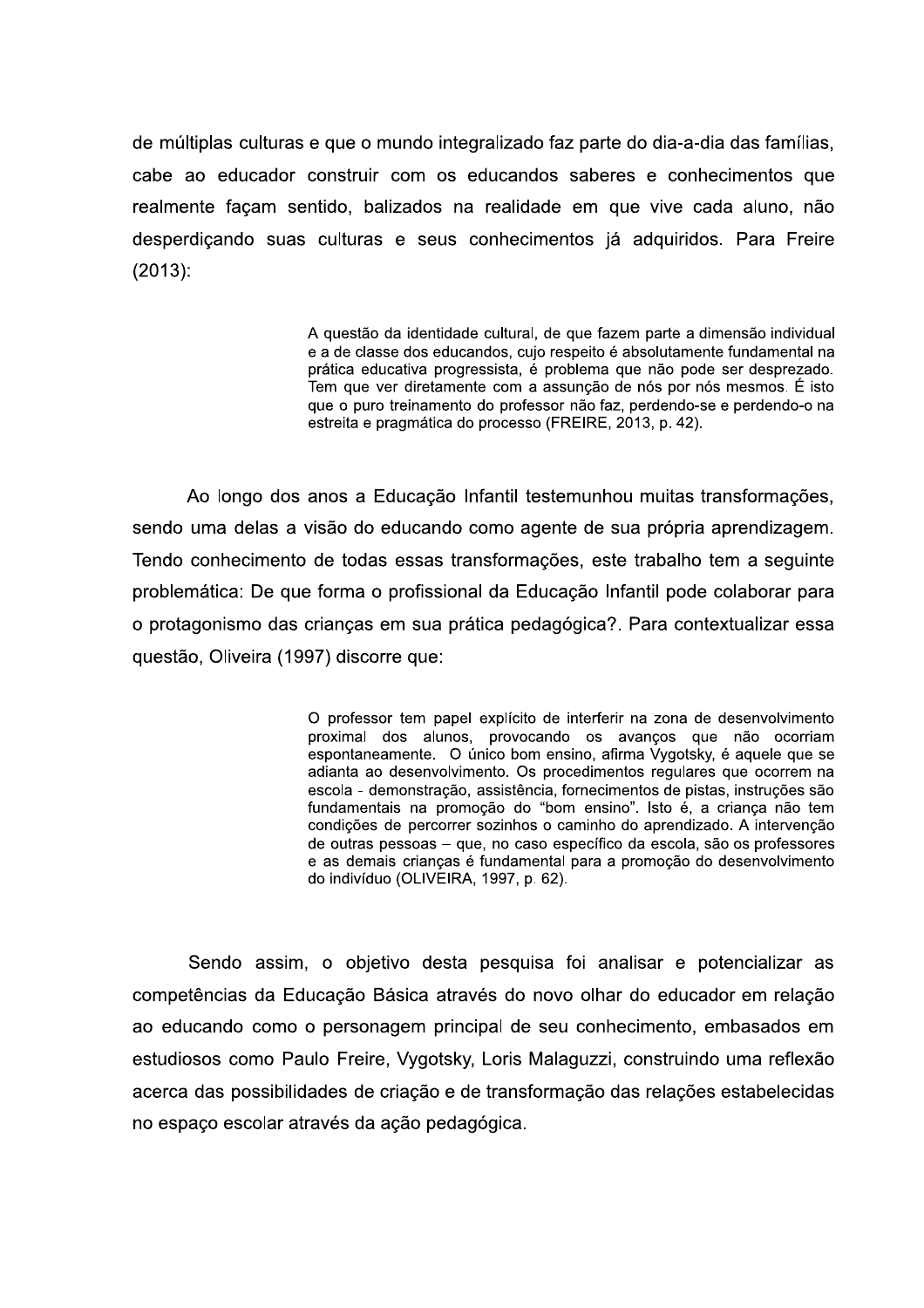#### **1 DELIMITAÇÕES METODOLÓGICAS**

Esse projeto foi desenvolvido a partir da pesquisa bibliográfica de caráter qualitativo, com base em livros, artigos, dissertações e documentos que balizam a educação, compreendida a partir das concepções de Vygotsky, Loris Malaguzzi, Paulo Freire e Augusto Cury, entre outros, além de documentos que asseguram a relação dialógica entre os sujeitos e as linguagens infantis. Essa pesquisa será fonte de estudos e aprimoramento para as práticas pedagógicas, contribuindo com docentes e profissionais que atuam na Educação Infantil com a finalidade de tornar o educando produtor de seu próprio conhecimento.

O objetivo principal deste trabalho foi analisar e potencializar as competências da Educação Básica através do novo olhar do educador em relação ao educando como o personagem principal de seu conhecimento. Os objetivos específicos buscaram promover a discussão sobre as práticas pedagógicas para a mudança, através um olhar inovador e inclusivo da criança; estimular o prazer, habilidades e compreensão de leituras dos diversos gêneros textuais, sensibilizando os docentes sobre a importância da participação da criança na escolha de atividades, nos momentos de experiências em jogos e brincadeiras; desenvolver a autonomia da crianca, buscando um ser criativo, participativo, colaborativo, resiliente e responsável; desenvolver algumas habilidades ainda na primeira infância.

#### 2 FUNDAMENTAÇÃO TEÓRICA

#### 2.1 A EDUCAÇÃO INFANTIL E A CRIANÇA

Ao recorrer às mudanças sobre os conceitos histórico-sociais sobre a criança e a infância, dispõe-se que foram construídas e constituídas em conformidade com as mudanças sociais e econômicas de cada lugar e de cada época. Seus conceitos variam desde "adulto em proporção menor", até um sujeito histórico-social. Neste sentido, ÁRIES (1981) discorre sobre o assunto em suas pesquisas:

> [...] uma interpretação das sociedades tradicionais: nelas, a infância se reduzia ao seu período mais frágil, mal adquirir algum desembaraco físico, a crianca se misturava aos adultos. Sua socialização se fazia fora da família. que tinha como missão a conservação dos bens, a prática comum de um ofício, a ajuda mútua quotidiana e a proteção da vida, sem que isso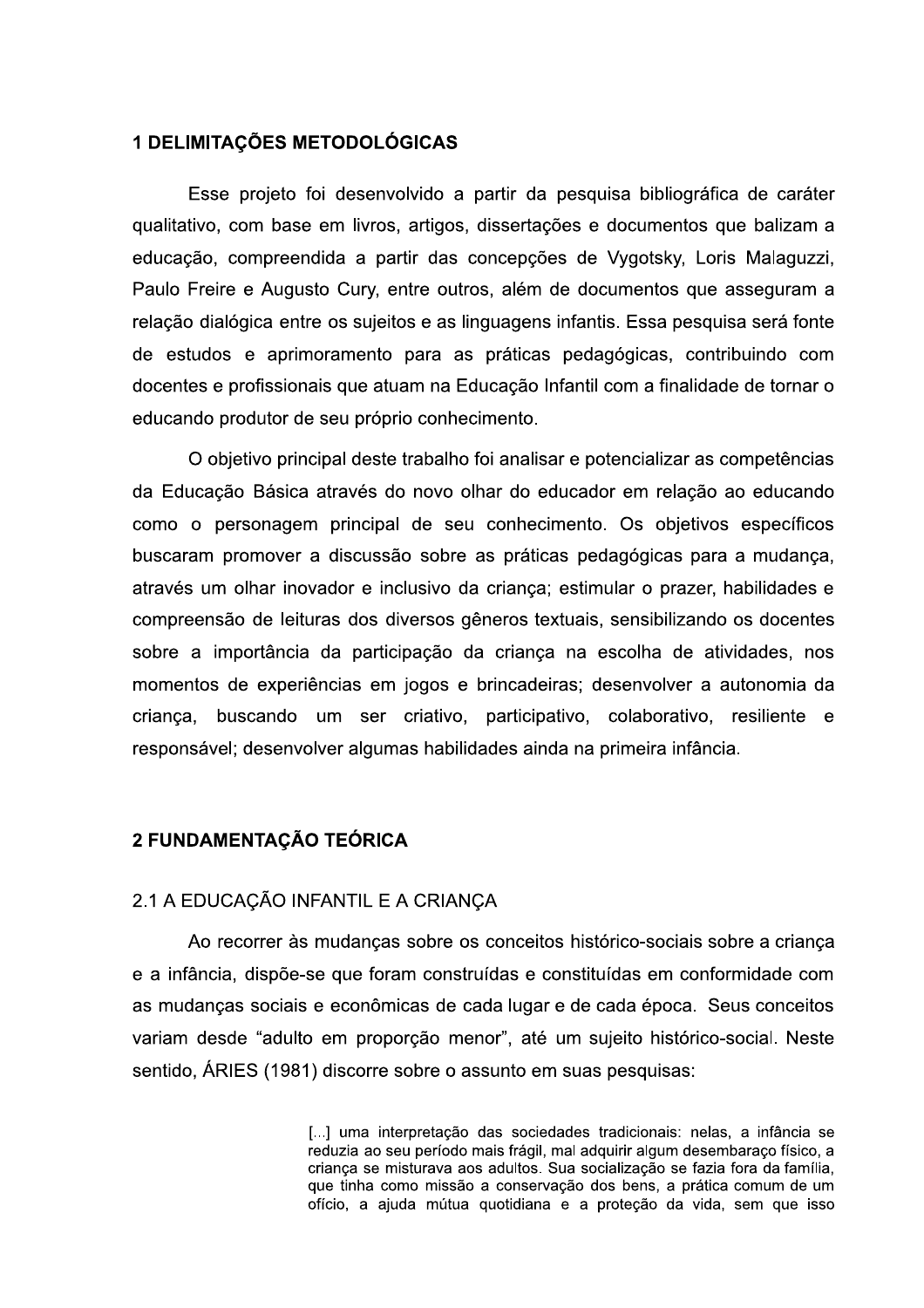implicasse uma relação afetiva entre seus membros. As trocas de afeto e a socialização se davam num meio muito mais amplo, através da vida comunitária com suas festas, jogos e cerimônias coletivas. [...] o novo lugar assumido pela criança nas sociedades modernas. Essa mudança é acompanhada, como já observamos, através do exame de duas instituições: a escola e a família (ÁRIES,1981, p. 182).

Considerando que as mudanças sociais são as precursoras do olhar para a criança em diversos tempos e espaços, no Brasil somente por volta de 1974, surgiu a primeira ajuda governamental para as crianças abandonadas, que eram negras, mestiças ou brancas. Nesta época foram criadas as casas filantrópicas para atender os pequenos, com o objetivo de inibir as crianças pobres consideradas melindrosas, surgindo aqui uma visão compensatória e assistencialista da Educação Infantil. Para Unglaub (2011, p. 52), "[...] classe perigosa, porque poderia oferecer problemas para a nova organização do trabalho e manutenção da ordem pública, também significava perigo de contágio de doenças, pois viviam em cortiços".

Com o surgimento da República no Brasil, houve um processo de fortalecimento das leis e políticas públicas voltadas à educação das crianças e no ano de 1988, devido à grande pressão dos movimentos feministas e dos movimentos sociais, a Constituição Federal (CF) reconheceu a educação em creches e pré-escolas como um direito da criança e um dever do Estado, reconhecendo também a infância como direito social (BRASIL, 1988):

> Art. 6º São direitos sociais a educação, a saúde, a alimentação, o trabalho, a moradia, o transporte, o lazer, a segurança, a previdência social, a proteção à maternidade e à infância, a assistência aos desamparados, na forma desta Constituição (BRASIL, 1988, p. 15).

Por volta do anos 90, houve um engrandecimento sobre a concepção de infância, no qual buscou-se conceber a criança como um ser sócio histórico, relacionando a aprendizagem com as interações de seu meio social. Essa perspectiva sócio interacionista tem em Vygotsky como o principal teórico.

Em 1996 a Lei nº 9394/96, denominada Lei de Diretrizes e Bases da Educação (LDB), adiciona a Educação Infantil como primeiro nível da Educação Básica, fortalecendo e formalizando a Municipalização dessa etapa de ensino. Conforme o artigo nº 11 (BRASIL, 2017a), os Municípios incumbir-se-ão de: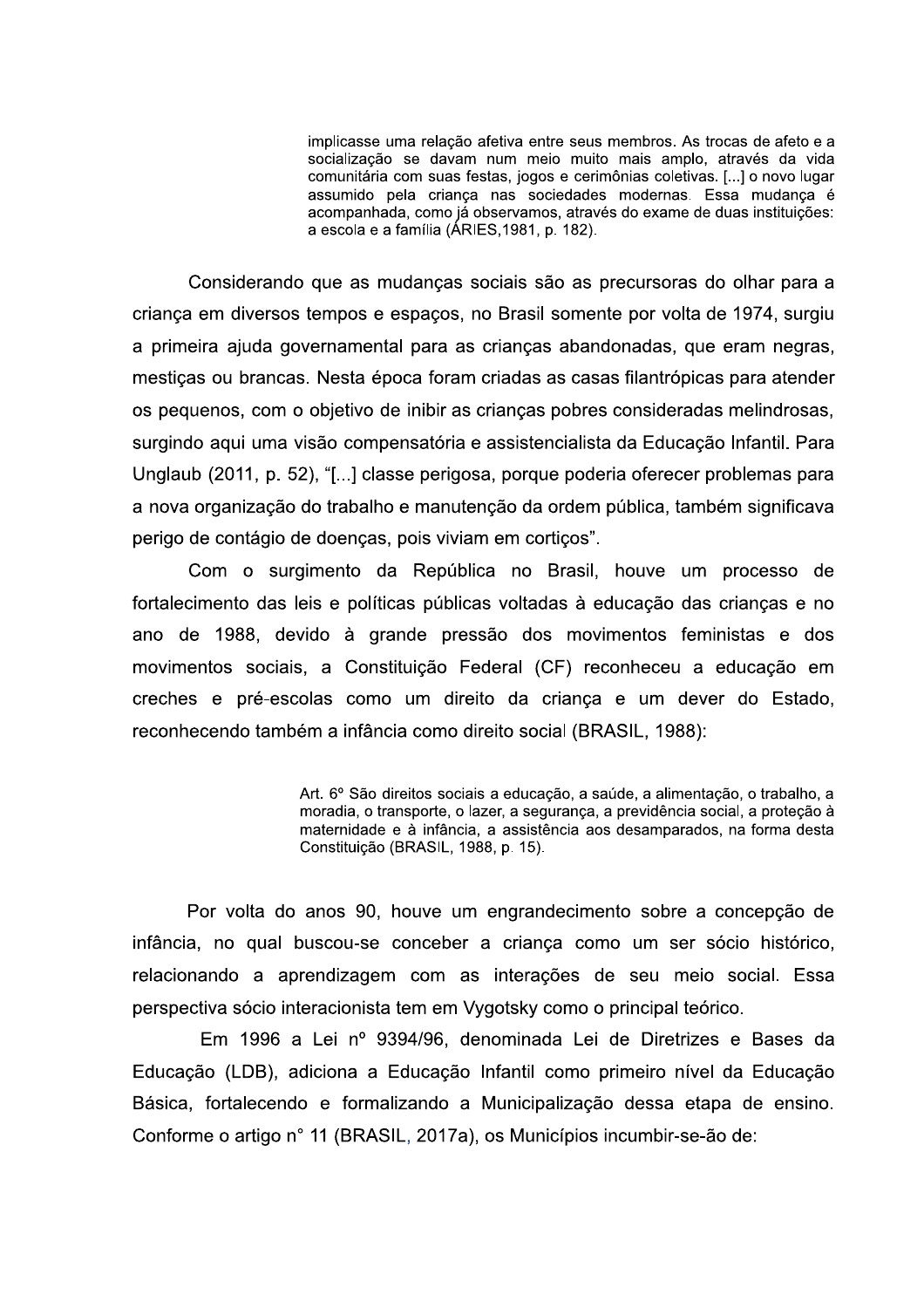V: oferecer a educação infantil em creches e pré-escolas, e, com prioridade, o ensino fundamental, permitida pela Constituição Federal à manutenção e desenvolvimento do ensino (BRASIL, 2017a, p. 13).

Com o fortalecimento da Constituição ressurgiu uma idealização do plano nacional de longo prazo, com impulso da lei, com a finalidade de estabelecer iniciativas governamentais para fomentar a educação. Neste sentido, a Lei nº 9.394, de 1996, que estabelece as Leis de Diretrizes e Bases da Educação Nacional, determina que (2017b):

> Art. 9°. A União incumbir-se-á de: I - elaborar o Plano Nacional de Educação, em colaboração com os Estados, o Distrito Federal e os Municípios; (BRASIL, 2017b, p. 11).

Em 9 de Janeiro de 2001, foi sancionada a Lei nº 10.172, que aprova o Plano Nacional de Educação (PNE) pelo Presidente da República. Abaixo temos um trecho da sua história e importância (BRASIL, 2001):

> A construção deste plano atendeu aos compromissos assumidos pelo Fórum Nacional em Defesa da Escola Pública, desde sua participação nos trabalhos da Assembleia Nacional Constituinte, consolidou os trabalhos do I e do II Congresso Nacional de Educação - CONED e sistematizou contribuições advindas de diferentes segmentos da sociedade civil. Na justificação, destaca o Autor a importância desse documento-referência que "contempla dimensões e problemas sociais, culturais, políticos e educacionais brasileiros, embasado nas lutas e proposições daqueles que defendem uma sociedade mais justa e igualitária". Em 11 de fevereiro de 1998, o Poder Executivo enviou ao Congresso Nacional a Mensagem 180/98, relativa ao projeto de lei que institui o Plano Nacional de Educação". Iniciou sua tramitação na Câmara dos Deputados como Projeto de Lei nº 4.173, de 1998, apensado ao PL nº 4.155/98, em 13 de março de 1998. Na Exposição de Motivos destaca o Ministro da Educação a concepção do Plano, que teve como eixos norteadores, do ponto de vista legal, a Constituição Federal de 1988, a Lei de Diretrizes e Bases da Educação Nacional, de 1996, e a Emenda Constitucional nº 14, de 1995, que instituiu o Fundo de Manutenção e Desenvolvimento do Ensino Fundamental e de Valorização do Magistério. Considerou ainda realizações anteriores, principalmente o Plano Decenal de Educação para Todos, preparado de acordo com as recomendações da reunião organizada pela UNESCO e realizada em Jomtien, na Tailândia, em 1993. Além deste, os documentos resultantes de ampla mobilização regional e nacional que foram apresentados pelo Brasil nas conferências da UNESCO constituíram subsídios igualmente importantes para a preparação do documento. Várias entidades foram consultadas pelo MEC, destacando-se o Conselho Nacional de Secretários de Educação - CONSED e a União Nacional dos Dirigentes Municipais de Educação - UNDIME (BRASIL, 2001,  $p, 6-7$ ).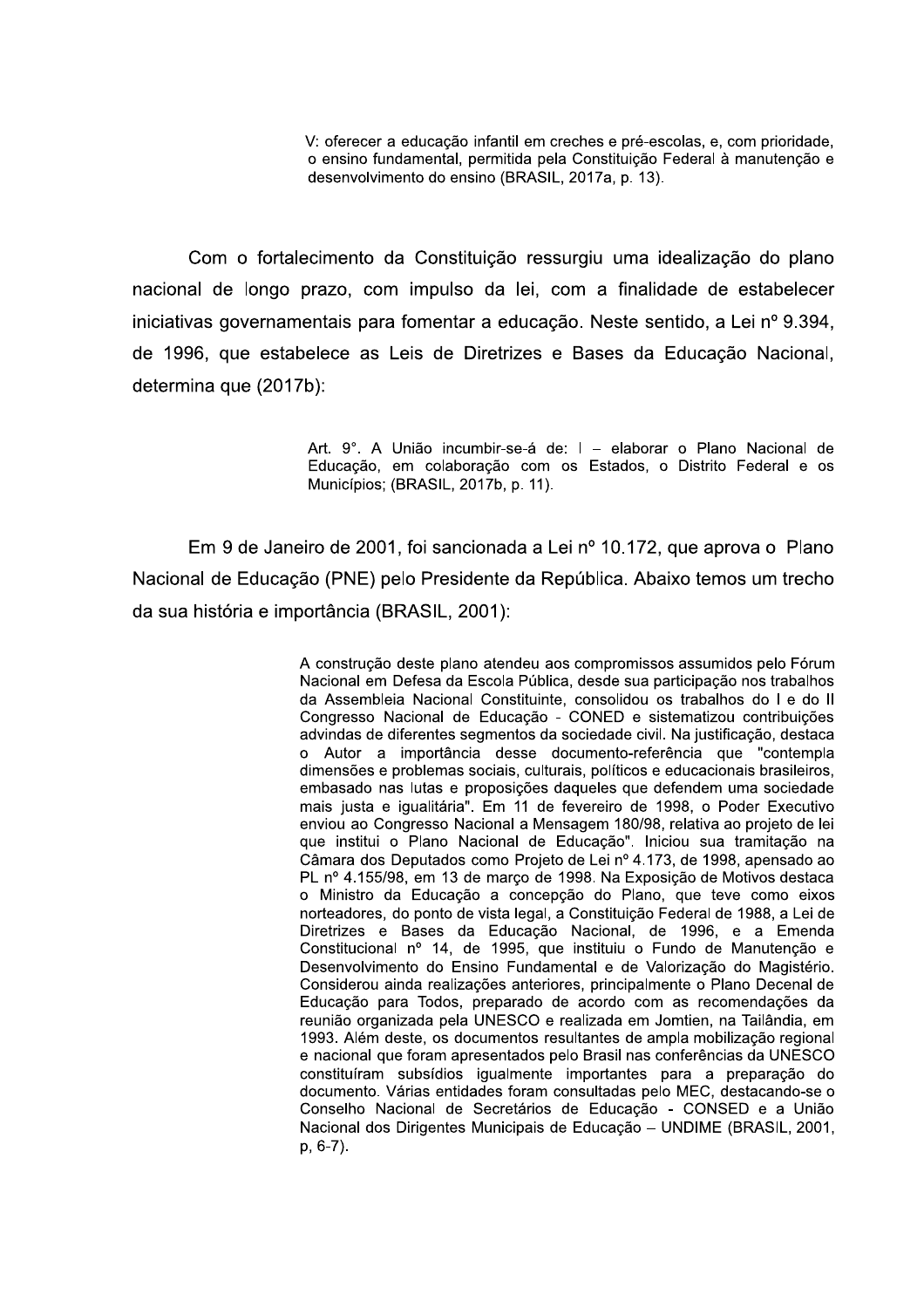Outra conquista para a educação é o Plano Nacional de Educação (PNE), com vigência entre 2014 e 2024, que trata de um documento que estabelece compromissos em todas as esferas governamentais, com a finalidade de avanços na educação do país. Em relação à Educação Infantil, o plano dispõe em sua primeira meta (BRASIL, 2015):

> [...] o atendimento às crianças de 0 a 5 anos de idade na educação infantil (EI). Para essa população, a meta conta com dois grandes objetivos, que se subdividem em função da faixa etária e da demanda: no curto prazo, universalizar o atendimento na pré-escola para as crianças de 4 a 5 anos, até 2016; e até o final de vigência do PNE, em 2024, garantir que, no mínimo, 50% das crianças com até 3 anos de idade sejam atendidas por creches. [..] Em 2013, existiam no Brasil 56.019 creches e 107.320 pré-escolas, responsáveis, respectivamente, pelo atendimento de 23,2% das crianças de 0 a 3 anos e de 81,4% das crianças de 4 e 5 anos.1 Nesse contexto, os dois objetivos vos centrais da Meta 1 do PNE se voltam para a ampliação desses percentuais (BRASIL, 2015, p. 23-25).

Para o PNE, ainda ocorre uma distância expressiva para a universalização do acesso à escola até 2024, de forma que alguns indicadores apontam que os grupos mais afetados são as crianças do campo e de cidades de baixa renda, incluindo também a não obrigatoriedade do acesso à creche de criancas de 0 a 3 anos. escolha que fica a critério da família. Fundamentado nessas referências constitucionais, deu-se a formação da base comum para nortear os currículos e os conteúdos para todas as etapas do ensino. Em 2014, a Lei nº 13.005/2014 promulgou o Plano Nacional de Educação (BRASIL, 2015), que reitera a necessidade através de sua ementa de número 7:

> [...] estratégias que focalizam a melhoria da aprendizagem dos alunos, tais como estabelecer e implantar diretrizes pedagógicas e a base nacional comum dos currículos; assegurar que, no quinto ano de vigência do PNE, pelo menos 70% dos alunos do ensino fundamental e do ensino médio tenham alcançado nível sufi ciente de aprendizado em relação aos direitos e aos objetivos de aprendizagem e desenvolvimento de seu ano de estudo e 50%, pelo menos, o nível desejável, e que, no último ano de vigência deste PNE, todos os estudantes do ensino fundamental e do ensino médio tenham alcançado nível suficiente de aprendizado e 80%, pelo menos, o nível desejável. (BRASIL, 2015, p. 115).

Através desses marcos legais deu-se início à BNCC. O documento foi aberto em 2015 para consulta pública, permitindo à sociedade opinar, sendo que nesse processo, participaram 45 mil Escolas. Na segunda versão, no ano de 2016, passou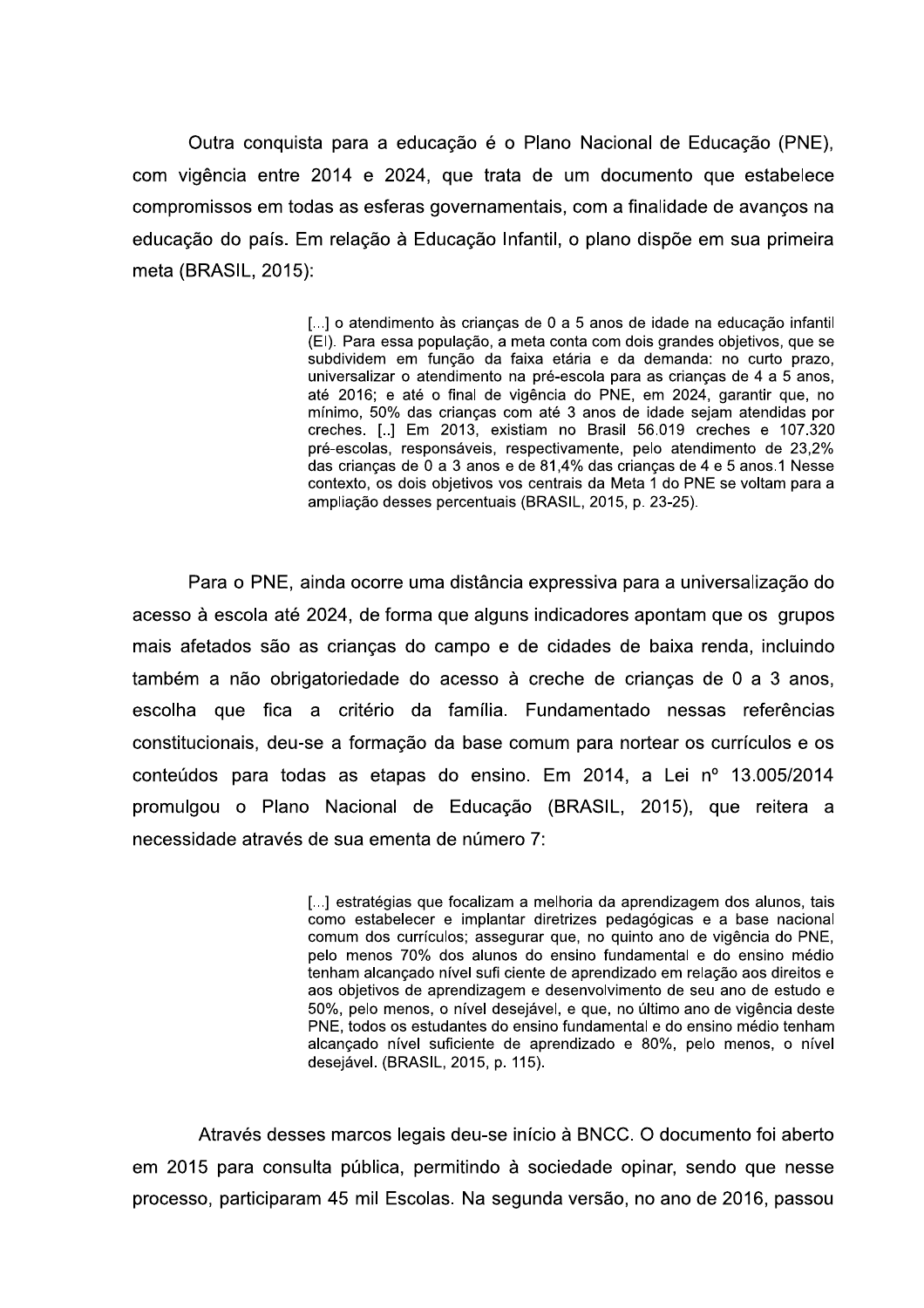por todos os estrados debatidos em seminários. Em 2017 veio a terceira versão. A Base Nacional Comum Curricular foi homologada pelo MEC em dezembro de 2017. Em 2018, tornou- se o documento norteador da Educação. Nesse sentido espera-se que ela (BRASIL, 2018):

> Ajude a superar a fragmentação das políticas educacionais, enseje o fortalecimento do regime de colaboração entre as três esferas de governo e seja balizadora da gualidade da educação. Assim, para além da garantia de acesso e permanência na escola, é necessário que sistemas, redes e escolas garantam um patamar comum de aprendizagens a todos os estudantes, tarefa para a qual a BNCC é instrumento fundamental (BRASIL, 2018, p. 8).

Conforme a BNCC (2018), a concepção de criança como um ser que levanta hipóteses, observa, faz julgamentos, questiona, conclui e compreende valores e que produz conhecimentos sistematizados através de suas interações com o ambiente físico e social, necessita de intencionalidades educativas nas práticas:

> Essa intencionalidade consiste na organização e proposição, pelo educador, de experiências que permitam às crianças conhecer a si e ao outro e de conhecer e compreender as relações com a natureza, a cultura e com a produção científica, que se traduzem nas práticas de cuidados pessoais (alimentar-se, vestir-se, higienizar-se). **Nas** brincadeiras. nas experimentações com materiais variados, na aproximação com a literatura e no encontro com as pessoas. Parte do trabalho do educador é refletir, selecionar, organizar, planejar, medir e monitorar o conjunto das práticas e interações, garantindo pluralidade de situações que promovam o desenvolvimento pleno das crianças (BRASIL, 2018, p. 39).

Segundo a BNCC (2018), ainda que afirmada como dever do estado e direito de todos as crianças, a Educação Infantil tem seu papel de obrigatoriedade para as crianças de 4 a 5 anos somente com a Emenda Constitucional nº 59/2009, que determina a obrigatoriedade da Educação Básica dos 4 aos 17 anos. Essa extensão da obrigatoriedade foi incluída na LDB em 2013, legitimando integralmente a obrigação de matricular todas as crianças de 4 e 5 anos nas instituições de Educação Infantil.

Neste mesmo sentido, Freire discorre que a participação dos pequenos na construção diária de conhecimentos deve ser otimizada, pois o educador é peça essencial como mediador através de sua prática pedagógica e também de seu olhar atento às individualidades, proporcionando métodos que favoreçam as crianças em seus talentos e criatividades. Freire (2013) nos diz que: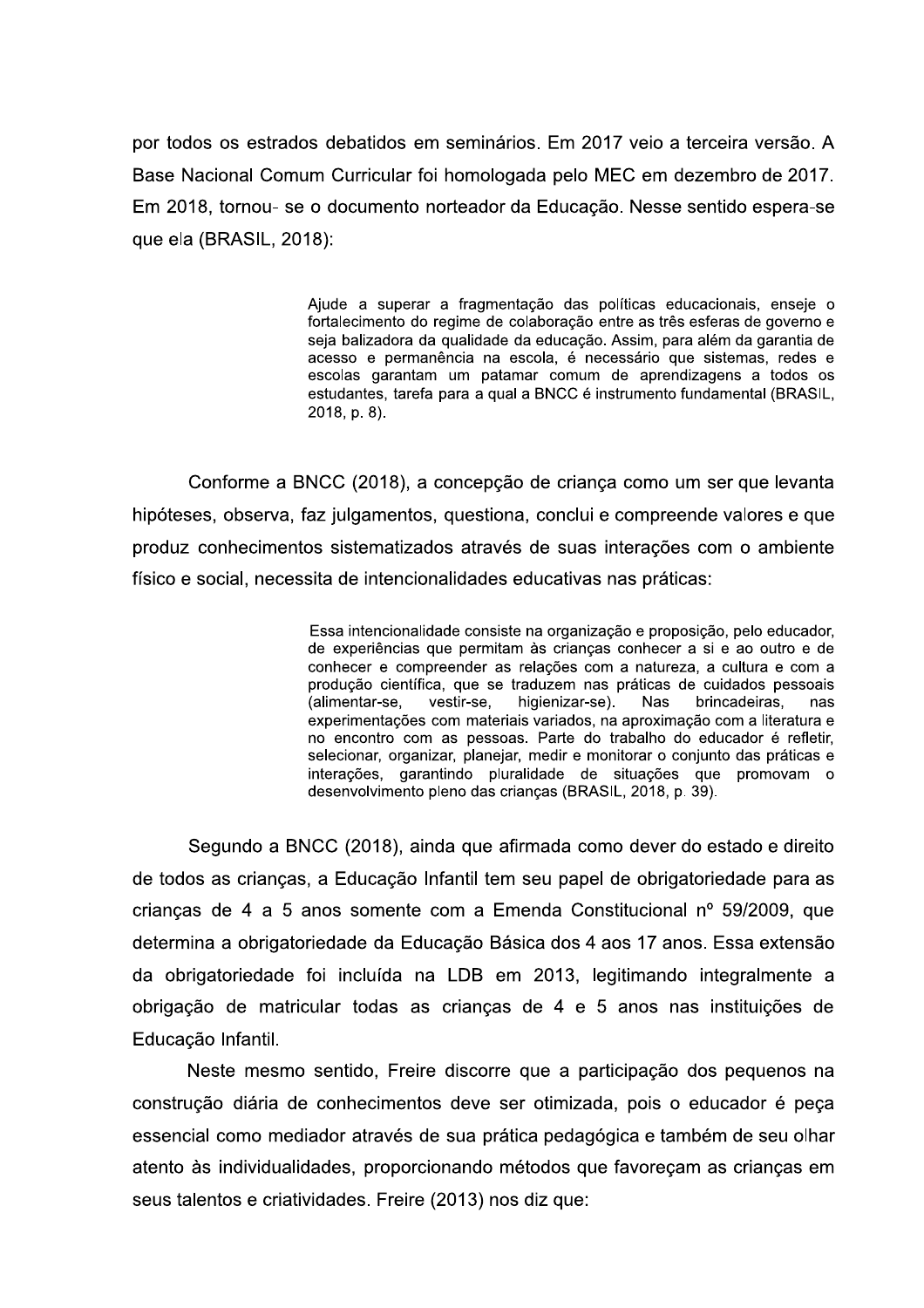[...] conteúdos obrigatórios à organização programática da formação docente. Conteúdos cuja compreensão, tão clara e tão lúcida quanto possível, devem ser elaborados na prática formadora. É preciso, sobretudo, e já vai um destes saberes indispensáveis, que o formando, desde o primeiro princípio mesmo de sua experiência formadora, assumindo-se também como sujeito da produção do saber, se convença definitivamente de que ensinar não é transferir conhecimento, mas criar possibilidades para a sua produção ou a sua construção (FREIRE, 2013, p. 26).

Quando estamos em uma sala de aula, temos que estar abertos às indagações, às curiosidades, às experiências, às inibições, às fragilidades. Ao pesquisarmos os estudos de Loris Malaguzzi em respeito à criança, temos uma maior compreensão de como esta fase se constitui. Para o pedagogo italiano são inúmeras linguagens que meninos e meninas utilizam para organizar, estruturar, empreender, produzir e experimentar o conhecimento. Desta forma, falar nas linguagens infantis, para Malaguzzi (1999, apud FOCHI, 2014), implica dizer que estão intrínsecas nas criancas, fazendo parte de todo o seu desenvolvimento social. cognitivo e emocional, para ele em sua poesia, as linguagens são expressas de "cem formas":

> Ao contrário, as cem existem / A criança / é feita de cem. / A criança tem / cem linguagens/ cem mãos / cem pensamentos / cem modos de pensar / de jogar e de falar /cem sempre cem / modos de escutar / as maravilhas de amar / cem alegrias / para cantar e compreender / cem mundos / para descobrir / cem mundos / para inventar / cem mundos / para sonhar. / A crianca tem cem linguagens / (e depois cem cem cem) / mas roubaram-lhe noventa e nove. / A escola e a cultura / lhe separam a cabeca do corpo. / Dizem-lhe: / de pensar sem mãos / de fazer sem a cabeça / de escutar e de não falar / de compreender sem alegrias / de amar e maravilhar-se / só na Páscoa e no Natal. / Dizem-lhe: que descubra o mundo que já existe / e de cem roubaram-lhe noventa e nove. / Dizem-lhe: / que o jogo e o trabalho / a realidade e a fantasia / a ciência e a imaginação / o céu e a terra / a razão e o sonho / são coisas que não estão juntas. / E lhes dizem / que as cem não existem. A crianca diz: / ao contrário, as cem existem (MALAGUZZI, 1999, apud FOCHI, 2014, p, 12).

Na narrativa acima, o pedagogo Loris Malaguzzi destaca a necessidade de mudanças nessa imersão da criança no ambiente escolar, dando voz e vez as descobertas dos pequenos. Para ele, o tema das linguagens está vinculado à curiosidade e ao desejo da criança em indagar o mundo, desse modo, o processo educativo não pode roubar essa essência da alegria, do sonho e da imaginação, e sim intensificar as trocas, a aquisição de novos conceitos chegando em uma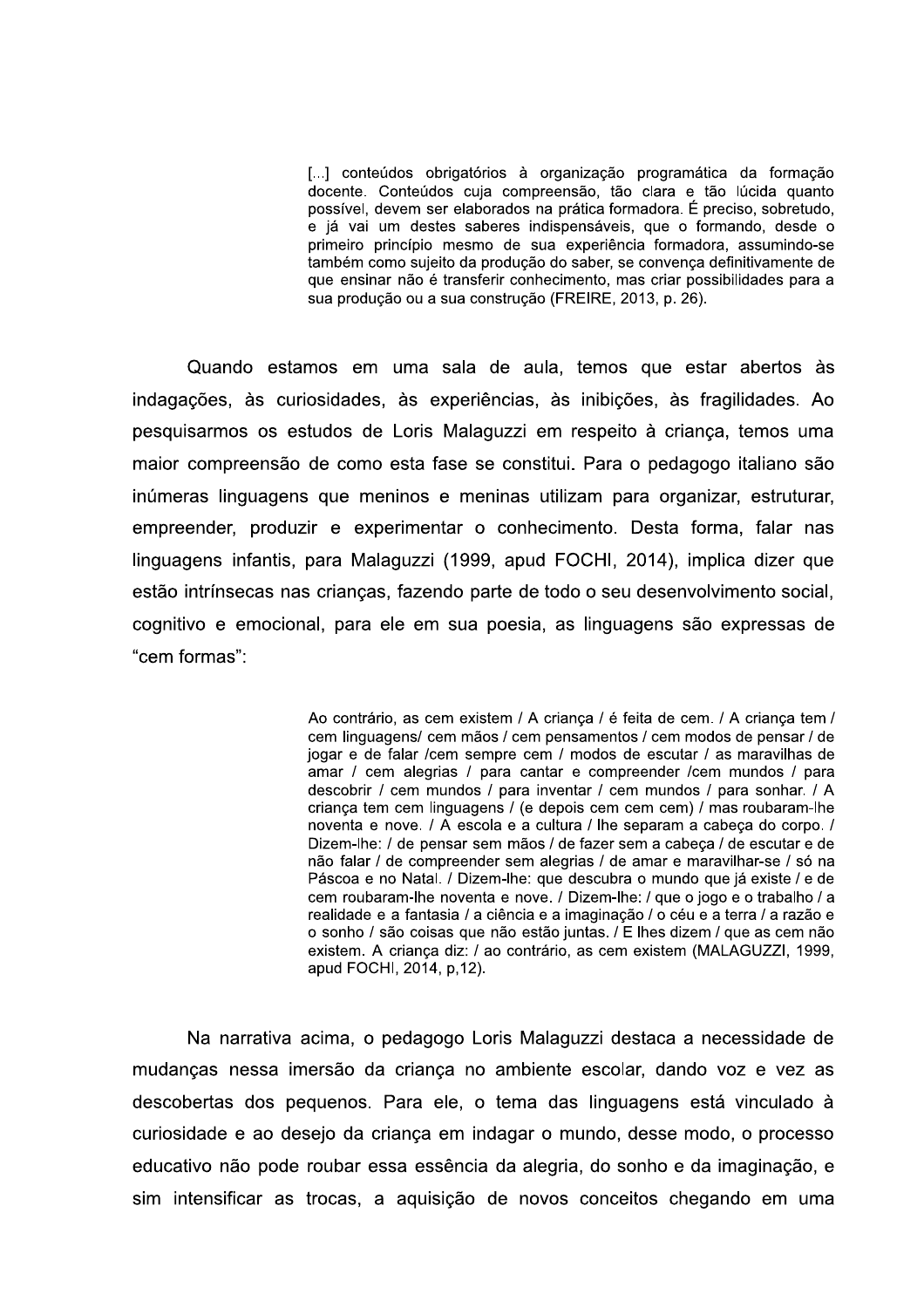aprendizagem real.

Para Oliveira (1997, p. 64), "Assim como o adulto, uma criança também pode funcionar como mediador entre uma e outra criança nas ações e significados estabelecidos como relevantes no interior da cultura". De acordo com o autor, quando a criança busca ajuda de amigos, pais e professores, ela está criando recursos para promover seu próprio desenvolvimento.

No dia-a-dia escolar, a práxis dos professores é buscar a melhor forma de colaborar para a aprendizagem participativa e significativa, ou seja, procurar meios que favoreçam cada criança a adquirir conhecimentos que vão para além das ciências, transformando-os em cidadãos ativos na sociedade. Para Pandini (2011):

> A escola, ao organizar-se em torno de um conjunto de conteúdos e metodologias, agrega para si a responsabilidade não só de produzir um novo conhecimento, a responsabilidade não do que foi construído pelas ciências até agora, mas também construir valores cívicos, culturais e éticos (PANDINI, 2011, p. 110).

Durante muitos anos o protagonismo do educando era nulo, sendo o professor a fonte de conhecimento e detentor de todos os saberes. Através de muitas lutas podemos observar um cenário diferente em relação à aprendizagem e como ela se dá nos dias de hoje. Malaguzzi (1992 apud FOCHI, 2014) explica em uma entrevista dada ao jornalista Peter Ambeck-Madsen que:

> Há séculos que as crianças esperam ter credibilidade. Credibilidade nos seus talentos, nas suas sensibilidades, nas suas inteligências criativas, no desejo de entender o mundo. É necessário que se entenda que o que elas querem é demonstrar aquilo que sabem fazer. A paixão pelo conhecimento é intrínseca a elas (MALAGUZZI, 1992 apud FOCHI, 2014, p. 19).

## 2.2 GÊNEROS TEXTUAIS COMO LINGUAGEM NA EDUCACÃO INFANTIL

Dentre tantas linguagens na Educação Infantil é fundamental o uso das diversas composições, afinal é no ambiente escolar que muitas crianças vão entrar em contato com os gêneros textuais, cabendo aos educadores, um papel fundamental de difusor de repertório, colaborando, assim para o acesso destes textos através do uso das narrativas, materiais com imagens, teatro, a utilização dos símbolos e dos signos, que trazem para a sala de aula a integração e a coletividade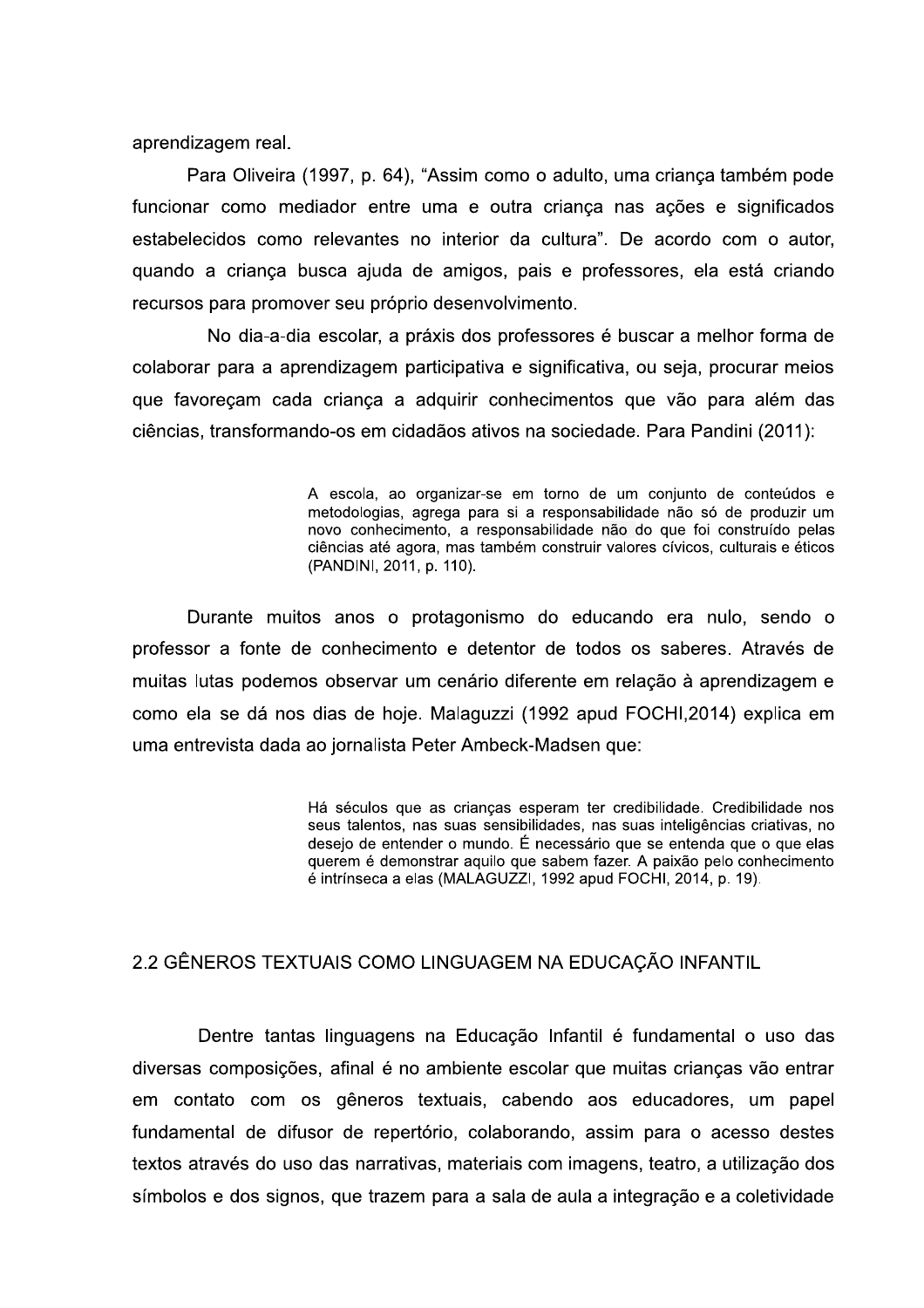das trocas entre pares. A leitura vista como instrumento de mudança sociocultural, coloca sobre a Escola a responsabilidade de facilitar o acesso da mesma às crianças (BRASIL, 1997). Para Oliveira (1997, p. 79)," [...] é impossível pensar o ser humano privado do contato com um grupo social, que lhe fornecerá os instrumentos e signos que possibilitam o desenvolvimento das atividades psicológicas mediadas, tipicamente humanas".

A observação do mundo juntamente com a leitura de livros nos possibilita fazer essas comparações e construir novas concepções de conhecimento por várias óticas. Além disso, favorece a socialização dos interesses das crianças proporcionando vivências de emoções, imaginação e novas perspectivas de visão de mundo. Nessa mesma visão, Freire (1982) acredita que a leitura do mundo antecede a compreensão da palavra propriamente dita, ou seja, antes de ler a palavra, o indivíduo já realizou suas leituras fazendo jus às suas vivências.

Para Spindola (2009, p. 23) " [...] é no encontro com qualquer forma de literatura que os homens têm a oportunidade de ampliar, transformar ou enriquecer sua própria experiência de vida". Pressupõe-se de que todas as classes sociais possuem um tempo para o aprimoramento de sua cultura através do livro e da participação nas escolhas de atividades. Segundo Hoyuelos (2006 apud FOCH):

> [...] se não aprendermos a escutar as crianças, será difícil aprender a arte de estar e conversar com elas (de conversar em um sentido físico, formal, ético e simbólico). Será também difícil, acaso impossível, compreender como e porque pensam e falam as crianças; compreender o que fazem, pedem, planejam, teorizam ou desejam; compreender qual mensagem preferem, quais procedimentos exploram ou elegem para influenciar seu entorno ou obter conhecimento. (HOYUELOS, 2006, p. 131, apud, FOCH, p.16).

É fundamental saber olhar, ouvir, acompanhar o caminho que as crianças percorrem, apreciando suas aquisições individuais bem como seus processos de descoberta e de desenvolvimento. Além de "escutar" todas as linguagens das crianças, o educador precisa estar preparado para potencializar essas linguagens. Isso só será possível se ele possuir sensibilidade em adequar suas atividades com a finalidade de dar ao outro a possibilidade de participar do processo, deixando de ser apenas receptor do conhecimento. Essa é uma atitude que demonstra que o educador conhece e respeita as crianças. Segundo Cury (2019, p. 39), "A maioria das pessoas ficam na plateia [...]. Precisamos sair da platéia, entrar no palco de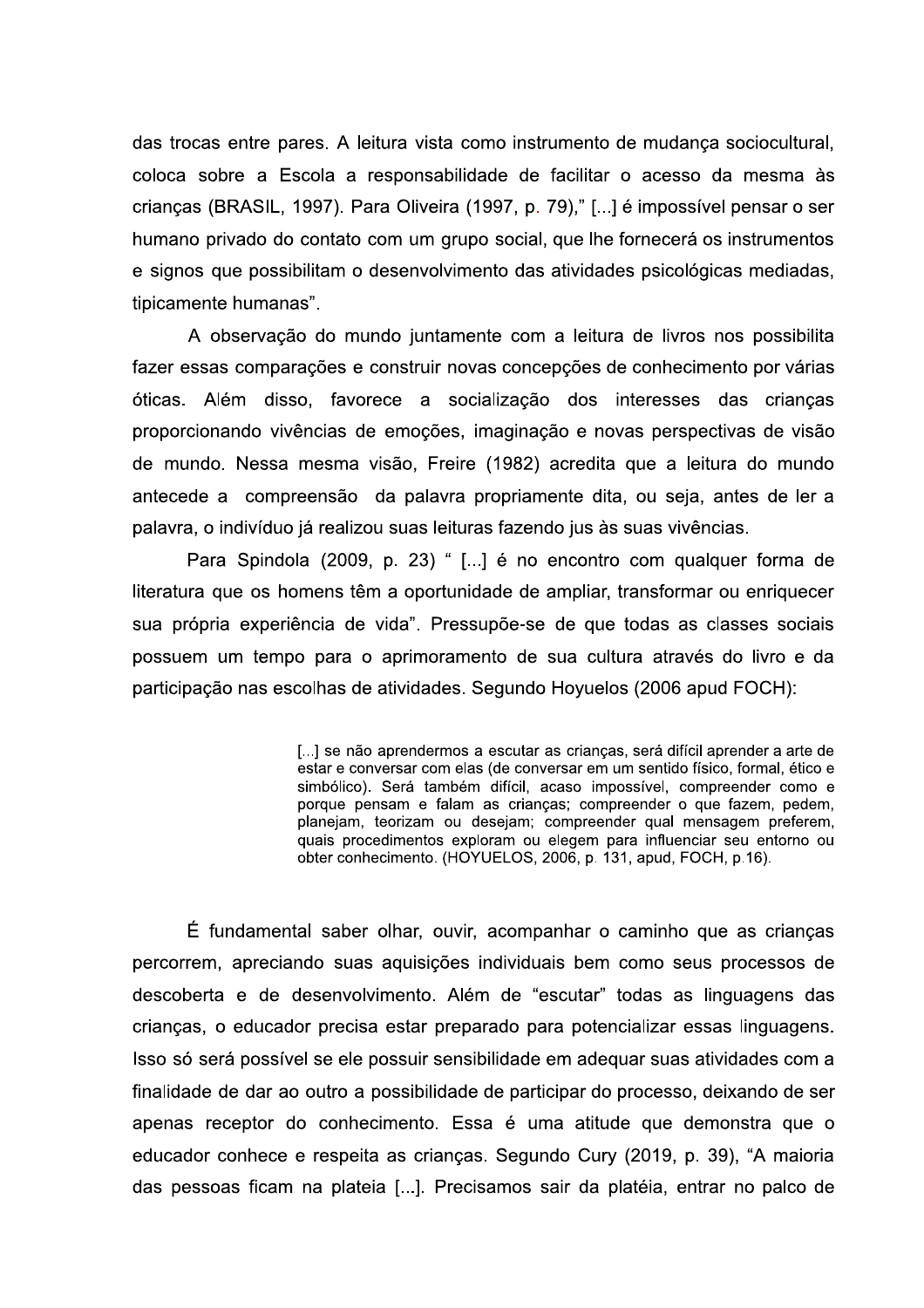nossos pensamentos e emoções e dirigir a nossa história".

Pequenas atitudes de participação fazem a diferença, como a importância de ouvir as crianças, trocar ideias e posteriormente rever seu planejamento, compartilhando com os pequenos, identificando as práticas pedagógicas que eles possuem preferência para colaborar na aquisição das habilidades. Segundo o Referencial Curricular Nacional para a Educação Infantil - RCNEI (BRASIL, 1998, p.139). "[...] diferentes situacões comunicativas, constituem-se num rico material para isso. Além de propiciar a ampliação do universo cultural, o contato com a diversidade permite conhecer e aprender a respeitar o diferente".

Na primeira etapa da Educação Básica é imprescindível elaborar oportunidades em que os pequenos interajam com outros grupos sociais, culturas, costumes e narrativas. De acordo com a BNCC (2018), essas oportunidades se destacam no campo de experiência "o eu, o outro e nós". Já no campo de experiência "escuta, fala, pensamento e imaginação", o destague é que as crianças, ainda bebês, participem de contextos comunicativos. Gradativamente, os pequenos ampliam e enriguecem seu vocabulário, aprendendo a língua materna, que pouco a pouco torna-se seu veículo de interação. Segundo a BNCC (2018):

> Na Educação Infantil, é importante promover experiências nas quais as crianças possam falar e ouvir, potencializando sua participação na cultura oral, pois é na escuta de histórias, na participação em conversas. Desde cedo, a criança manifesta curiosidade com relação à cultura escrita: ao ouvir e acompanhar a leitura de textos, ao observar os muitos textos que circulam no contexto familiar, comunitário e escolar, ela vai construindo sua concepção de língua escrita, reconhecendo diferentes usos sociais da escrita, dos gêneros, suportes e portadores. [...]. As experiências com a literatura infantil, propostas pelo educador, mediador entre os textos e as crianças, contribuem para o desenvolvimento do gosto pela leitura, do estímulo à imaginação e da ampliação do conhecimento de mundo.[...] Nesse convívio com textos escritos, as crianças vão construindo hipóteses sobre a escrita que se revelam, inicialmente, em rabiscos e garatujas e, à medida que vão conhecendo letras, em escritas espontâneas, não convencionais, mas iá indicativas da compreensão da escrita como sistema de representação da língua (BRASIL, 2018, p. 42).

Podemos citar também que em seu campo de experiência "espaço, tempo, quantidades e transformações", a BNCC (2018) preconiza que as vivências das crianças se constituem em diferentes tempos, espaços e dimensões, em um universo composto por fenômenos naturais e sociais:

> Desde muito pequenas, elas procuram se situar em diversos espaços (rua, bairro, cidade etc.) e tempos (dia e noite: hoie, ontem e amanhã etc.).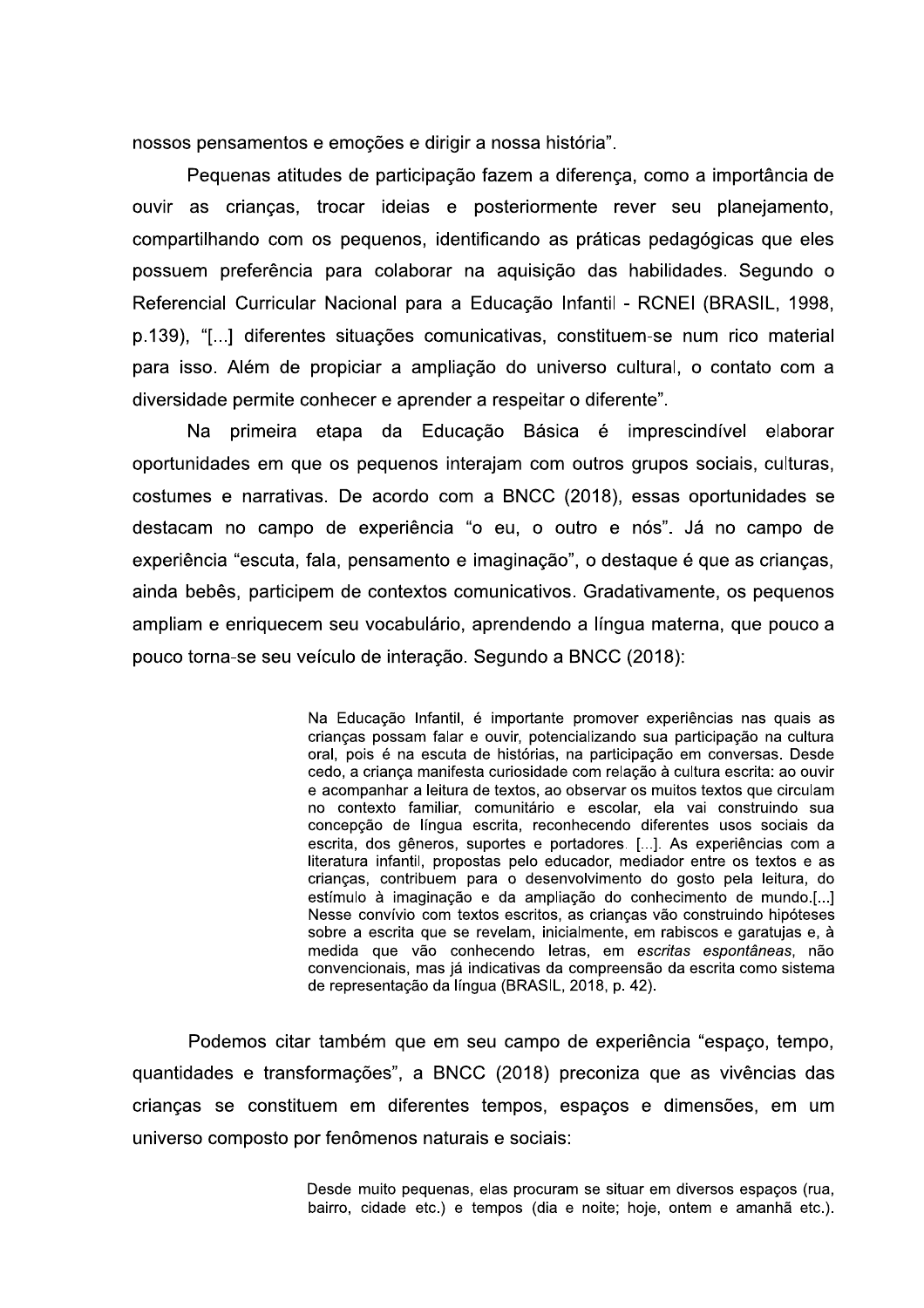Demonstram também curiosidade sobre o mundo físico (seu próprio corpo, os fenômenos atmosféricos, os animais, as plantas, as transformações da natureza, os diferentes Portanto, a Educação Infantil precisa promover experiências nas quais as crianças possam fazer observações, manipular objetos, investigar e explorar seu entorno, levantar hipóteses e consultar fontes de informação para buscar respostas às suas curiosidades e indagações (BRASIL, 2018, p. 42).

#### 2.3 JOGOS E BRINCADEIRAS

Para possibilitar que as crianças desenvolvam suas habilidades é fundamental as experiências oferecidas nas instituições de educação, de forma que a brincadeira é uma linguagem fundamental na Educação Infantil, pois ocorre no plano imaginário da criança. A brincadeira possibilita a imaginação e a imitação da realidade. De acordo com o RCNEI (BRASIL, 1998):

> As crianças possuem uma natureza singular, que as caracteriza como seres que sentem e pensam o mundo de um jeito muito próprio. Nas interações que estabelecem desde cedo com as pessoas que lhe são próximas e com o meio que as circunda, as crianças revelam seu esforço para compreender o mundo em que vivem, as relações contraditórias que presenciam e, por meio das brincadeiras, explicitam as condições de vida a que estão submetidas e seus anseios e desejos (BRASIL, 1998, p. 21).

Muitos autores acreditam que a aprendizagem pode ser trabalhada por meio das brincadeiras e que elas são forca motriz nas interações, a exemplo das ideias de Kishimoto (2010, p.1), "Ao brincar, a criança experimenta o poder de explorar o mundo dos objetos, das pessoas, da natureza e da cultura, para compreendê-lo e expressá-lo por meio de variadas linguagens". De acordo com os eixos estruturantes da Educação Infantil "interação e brincadeira", a BNCC (BRASIL, 2018, p. 39) nos diz que:

> A interação durante o brincar caracteriza o cotidiano da infância, trazendo consigo muitas aprendizagens e potenciais para o desenvolvimento integral das crianças. Ao observar as interações e a brincadeira entre as crianças e delas com os adultos, é possível identificar, por exemplo, a expressão dos afetos, a mediação das frustrações, a resolução de conflitos e a regulação das emoções (BRASIL, 2018, p. 39).

As atividades com jogos e brincadeiras devem considerar suas expressões, precisam manifestar o ponto de vista de cada um dos educandos, cultivando valores de respeito, cooperação, compartilhamento, participação e outros que condizem com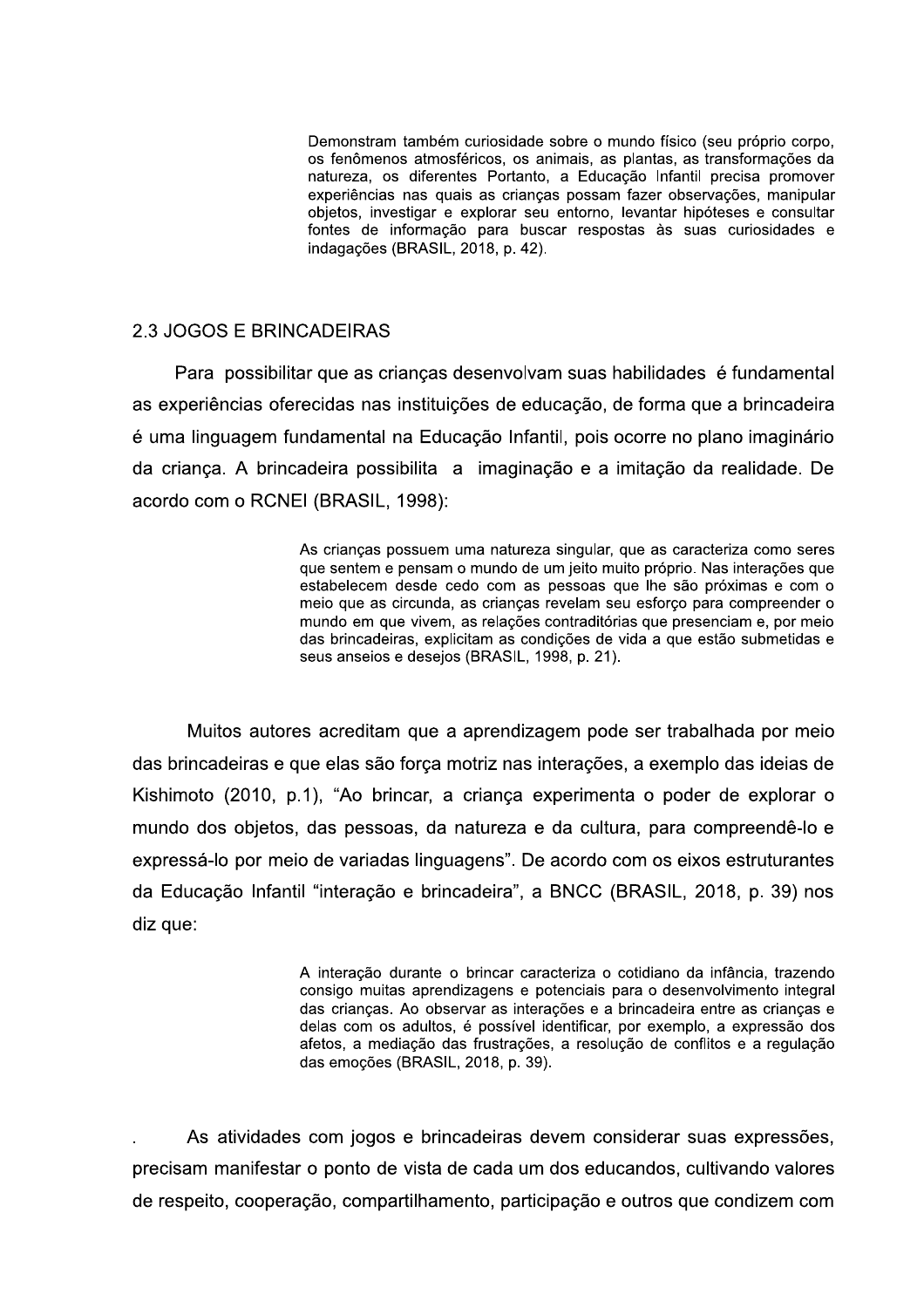#### práticas de desenvolvimento da criança. Segundo Oliveira (1997):

Sendo assim, a promoção de atividades que favoreçam o envolvimento da crianca em brincadeiras, principalmente aquelas que promovem a crianca de situações imaginárias, tem nítida função pedagógica, A escola e, particularmente, a pré-escola poderiam se utilizar deliberadamente desse tipo de situações para atuar no processo de desenvolvimento das crianças. (OLIVEIRA, 1997, p. 67).

Neste sentido, as brincadeiras e jogos são atividades que carregam em si conteúdo oculto para as criancas, permitindo a significância no desenvolvimento de meninos e meninas da Educação Infantil, oportunizando uma construção positiva de si e do outro, proporcionando o conhecimento de seu corpo, fortalecendo seus vínculos afetivos e ampliando as capacidades para a interação social. De fato, Marcal (2014) nos apresenta que:

> Pensar nas brincadeiras das crianças e proporcionar esses momentos de trocas e interações continua a ser um dos compromissos de todo (a) professor (a), seja de Educação Infantil ou de Séries Iniciais. Estudamos a brincadeira, principalmente devido a sua importância no desenvolvimento humano da criança, pois sabemos que por meio dela muita coisa se aprende e se ensina. A brincadeira não é uma atividade natural, mas historicamente construída conforme a cultura em que nos inserimos; por isso a brincadeira é obieto de estudo de várias áreas do conhecimento. como: Psicologia, Sociologia, Antropologia, História, Pedagogia, Filosofia, linguística, entre outras. Esse interesse e o "olhar" investigativo de várias áreas do conhecimento sobre a brincadeira têm muitos objetivos, mas um deles é o fato de que a maneira com que as crianças brincam constrói a sua identidade cultural (MARCAL, 2014, p. 34).

Em seu campo de experiência "corpo, gesto e movimento e traços, sons, cores e formas", a BNCC destaca que (BRASIL, 2018):

> Por meio das diferentes linguagens, como a música, a dança, o teatro, as brincadeiras de faz de conta, elas se comunicam e se expressam no entrelaçamento entre corpo, emoção e linguagem. As crianças conhecem e reconhecem as sensações e funções de seu corpo e, com seus gestos e identificam suas potencialidades movimentos.  $\mathbf{e}$ seus limites. desenvolvendo, ao mesmo tempo, a consciência sobre o que é seguro e o que pode ser um risco à sua integridade física [..]. Conviver com diferentes manifestações artísticas, culturais e científicas, locais e universais, no cotidiano da instituição escolar, possibilita às crianças, por meio de experiências diversificadas, vivenciar diversas formas de expressão linguagens, como as artes visuais (pintura, modelagem, colagem, fotografia etc.), a música, o teatro, a dança e o audiovisual, entre outras. Com base nessas experiências, elas se expressam por várias linguagens, criando suas próprias produções artísticas ou culturais, exercitando a autoria (coletiva e individual) com sons, traços, gestos, danças, mímicas, encenações,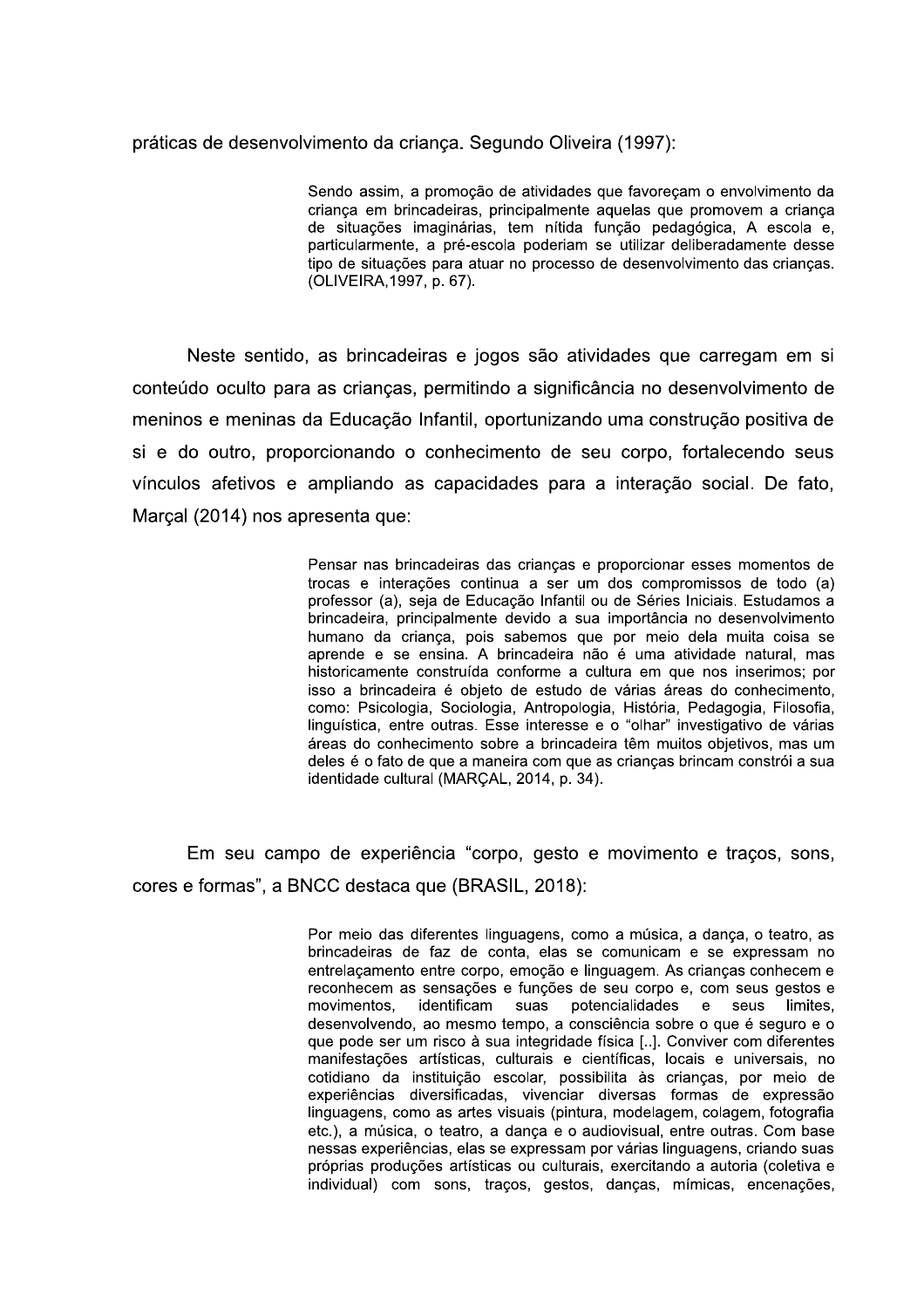canções, desenhos, modelagens, manipulação de diversos materiais e de recursos tecnológicos (BRASIL, 2018, p. 41).

Portanto, as trocas entre pares é essencial para aprendizagem e a prática educativa colabora para uma aguisição mais eficaz, se sua proposta estiver educando como o centro da aprendizagem.

#### **CONSIDERAÇÕES FINAIS**

A Educação Infantil é um percurso cheio de emoções e desafios, onde deve haver respeito, afeto, paciência, amizade, amor e cuidado, de forma que os participantes desse processo construam laços afetivos positivos que facilitem a sua interação com todos, gerando aprendizados significativos que se façam presentes em todas as ações docentes.

Desse modo, a resposta da problemática vem embasada nas pesquisas e trazem a perspectiva de que o profissional da Educação Infantil tem a incumbência de contribuir para o protagonismo das crianças através de seus planejamentos. Para que isso aconteca de fato, se deve potencializar e não reduzir os conceitos e as possibilidades da infância, da mesma forma que é importante compreender as "cem linguagens", significando essa fase e sua imersão no mundo das descobertas de fantasia, de curiosidades, de espanto de interações, aprendizagens e trocas entre pares do mundo encantado e belo da infância.

Durante o período da pós-graduação foram inúmeros os momentos de discussão a respeito do protagonismo estudantil, porém, a presença da BNCC traz esperança, pois é um documento normativo que visa a continuidade dos aprendizados em todas as etapas escolares e a verificação das habilidades para cada fase.

Esse estudo destaca a participação ativa da criança como uma condição essencial para o seu processo de ensino-aprendizagem. Abordar algumas possibilidades substanciais para que a aprendizagem significativa ocorra, foi uma forma de contribuir para uma discussão que deve acontecer cotidianamente em nossas escolas e em nossas práticas pedagógicas. Ansiamos em colaborar para que mais educadores percebam e se encorajam a percorrer esse caminho que, com certeza, lhes proporcionará bons resultados e realizações.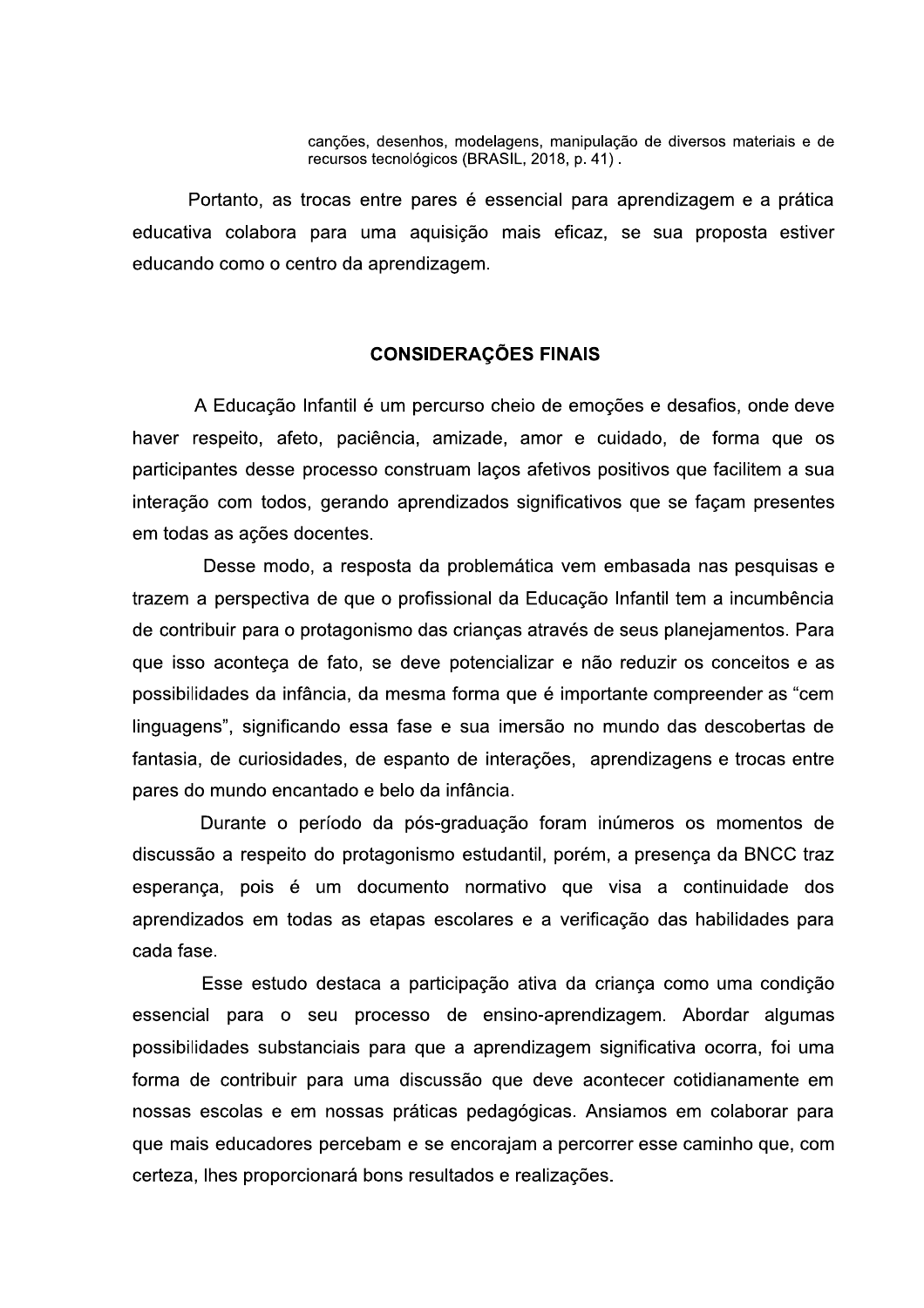É importante estar ciente que não será possível traduzir totalmente as experiências das crianças, porém, podemos potencializá-las e não vetar essas descobertas. Reforçamos que ao admitirmos que em nossa caminhada como educadores, o desafio é pesquisar continuamente novos caminhos para que de fato sejamos capazes de criar grandes possibilidades para nossos alunos, nos tornamos mais eficazes na arte de ensinar e aprender, promovendo para nossos pequenos, progressos pessoais e sociais, afinal, nossa meta é colaborar através de nossas práticas pedagógicas para a construção de um ser que se desenvolva de forma integral.

Freire (1989, p. 29) nos diz que" [...] Todos nós sabemos alguma coisa. Todos nós ignoramos alguma coisa. Por isso, aprendemos sempre".

## **REFERÊNCIAS**

ARIÉS, Philippe. História Social da Criança e da Família. Tradução: Dora Flaksman Rio de Janeiro: Guanabara, 1981. Disponível em https://www.researchgate.net/publication/313779542 Historia Social da crianca e da familia. Acesso em: 01 jan. 2021.

BRASIL. Constituição (1988). Constituição da República Federativa do Brasil: texto constitucional promulgado em 5 de outubro de 1988, compilado até a Emenda Constitucional no 108/2020. - Brasília : Senado Federal, Coordenação de Edições Técnicas, 2020. Disponível em:

https://www2.senado.leg.br/bdsf/bitstream/handle/id/576900/CF88 EC108 livro.pdf? sequence=1&isAllowed=y Acesso em: 24 jan. 2021.

BRASIL. Instituto Nacional de Estudos e Pesquisas Educacionais Anísio Teixeira. Plano Nacional de Educação PNE 2014-2024 : Linha de Base. - Brasília, DF : Inep, 2015. 404 p.

http://portal.inep.gov.br/informacao-da-publicacao/-/asset\_publisher/6JYIsGMAMkW1 /document/id/493812. Acesso: 19 jan. 2021.

BRASIL. LDB : Lei de diretrizes e bases da educação nacional. - Brasília : , Coordenação de Edições Técnicas, 2017.58 p. Disponível em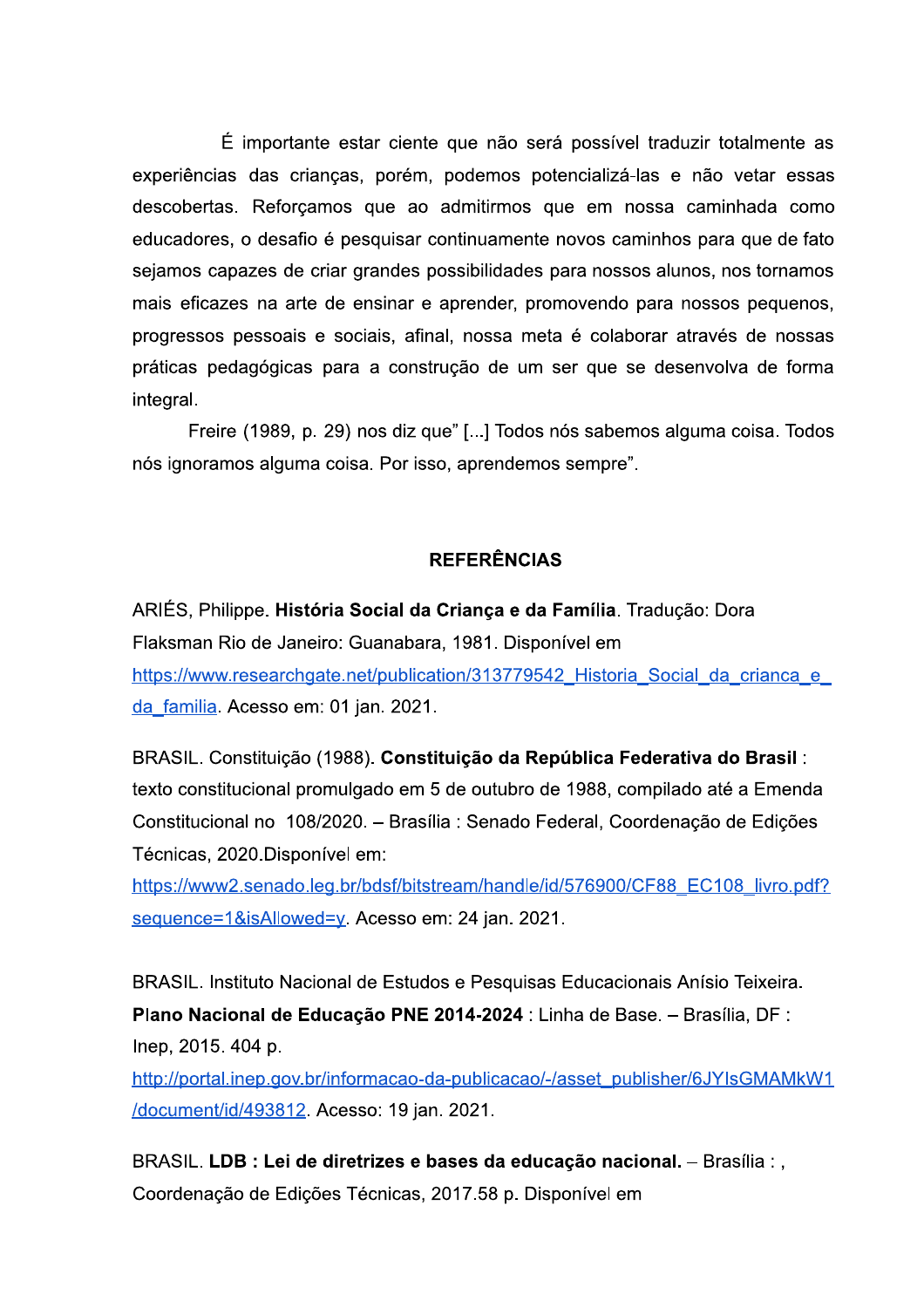https://www2.senado.leg.br/bdsf/bitstream/handle/id/529732/lei de diretrizes e bas es 1ed.pdf?sequence=1&isAllowed=y. Acesso em: 31 dez. 2021.

BRASIL. Lei nº 10.172 de 09 de Janeiro de 2001. Aprova o Plano Nacional de Educação. Disponível em: http://portal.mec.gov.br/arguivos/pdf/pne.pdf. Acesso em: 19 jan. 2021. Acesso em 19 Jan.21

BRASIL. Ministério da Educação. Base Nacional Comum Curricular. Brasília, 2018. Disponível em.

http://basenacionalcomum.mec.gov.br/images/BNCC\_EI\_EF\_110518\_versaofinal\_sit e.pdf. Acesso em: 02 jul. 2021.

BRASIL. Ministério da Educação. Secretaria de Educação Básica. Diretrizes curriculares nacionais para a educação infantil / Secretaria de Educação Básica-Brasília: MEC, SEB.2010. Disponível em

https://www.gov.br/mec/pt-br/media/seb/pdf/publicacoes/educacao infantil/dire trizescurriculares 2012.pdf/view. Acesso em: 18 jan. 2021.

BRASIL. Referencial Curricular Nacional para a Educação Infantil. Ministério da Educação e do Desporto. Secretaria de Educação Fundamental. vol. I, Brasília: MEC/SEF, 1998.Disponível em:

<http://portal.mec.gov.br/seb/arguivos/pdf/rcnei\_vol1.pdf>. Acesso em: 24 jan. 2021.

CURY, Augusto. Inteligência Socioemocional: Ferramentas para pais inspiradores e professores encantadores. Rio de Janeiro: GMT editores Ltda., 2019.

FOCHI, Paulo Sergio. Infância e Educação Infantil II: Linguagens. São Leopoldo: UNISINOS, 2014. 20 p. E-book. Disponível em

https://www.researchgate.net/publication/319653565 A CRIANCA E FEITA DE C EM AS LINGUAGENS EM MALAGUZZI. Acesso em: 18 dez. 2021.

FREIRE, Paulo. A Importância do ato de ler: em três artigos que se completam. São Paulo. Coleção de polêmicas do nosso tempo Ed. Cortez, 1989. Disponível https://educacaointegral.org.br/wp-content/uploads/2014/10/importancia ato ler.pdf. Acesso em: 20 jan. 2021.